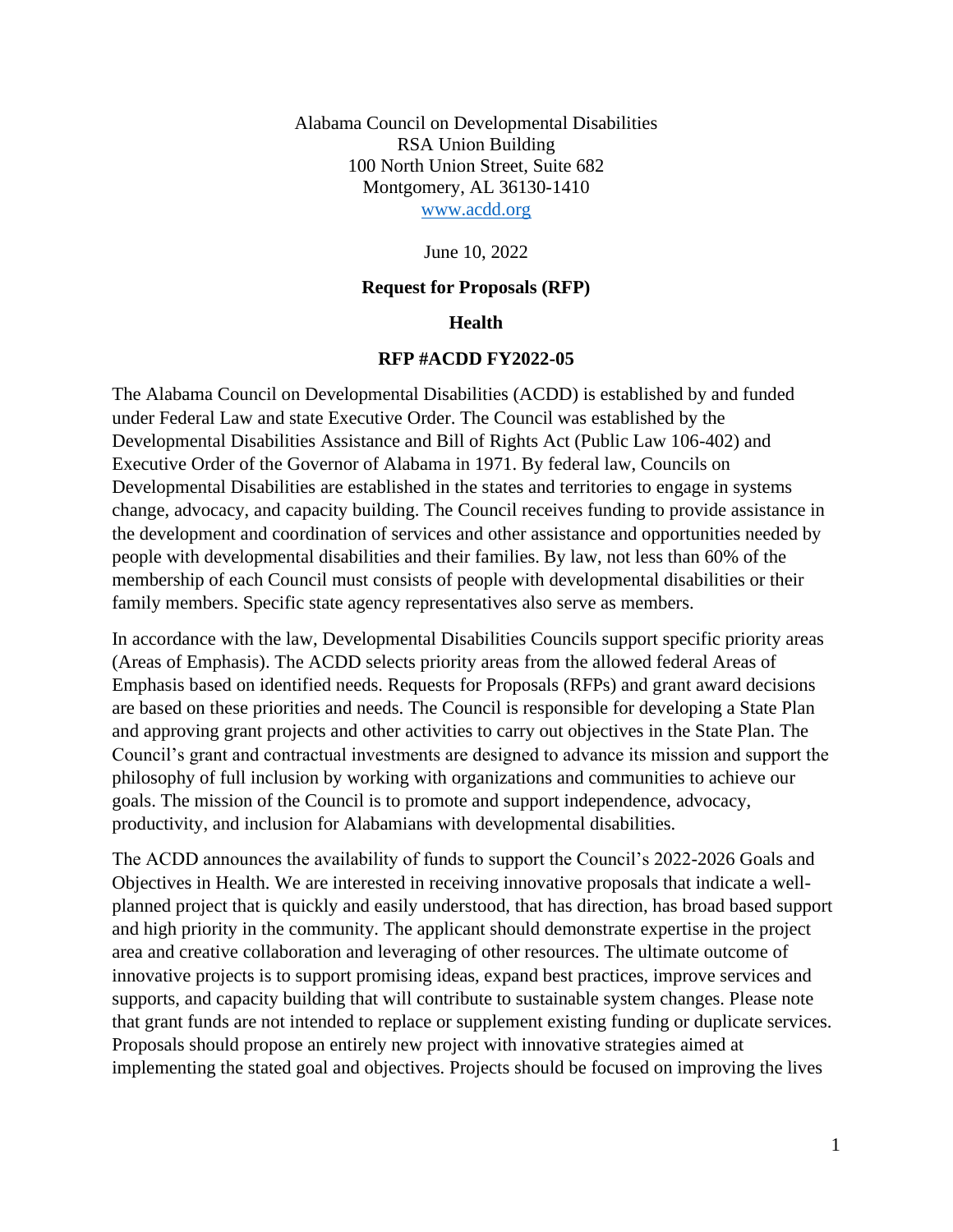of people with developmental disabilities and their families. Applicants may submit multiple proposals; however, only one goal and objective should be addressed per proposal.

The ACDD is specifically looking for proposals to help meet the Goal and Objectives in Health. Please select one objective per project. Health-related projects and initiatives should expand access to healthcare services and supports for Alabamians with intellectual and developmental disabilities and their families.

# **ACDD Priority Area: Health**

**Note:** As stated on our website, health is among the Areas of Emphasis for State Councils on Developmental Disabilities (DD Councils), and the ACDD seeks partnerships with entities in such areas to enhance the quality of life of individuals with developmental disabilities and their families. Health-related activities are defined in the Developmental Disabilities Assistance and Bill of Rights Act of 2000 as "advocacy, capacity building, and systemic change activities that result in individuals with developmental disabilities having access to and use of coordinated health, dental, mental health, and other human and social services, including prevention activities, in their communities."

Also, as found by Congress in the Developmental Disabilities Assistance and Bill of Rights Act of 2000, "individuals with developmental disabilities often encounter discrimination in the provision of critical services, such as services in the areas of emphasis." Additionally, "as increasing numbers of individuals with developmental disabilities are living, learning, working, and participating in all aspects of community life, there is an increasing need for a well trained workforce that is able to provide the services, supports, and other forms of direct assistance required to enable the individuals to carry out those activities."

Per the Institute on Community Integration (n.d.), people with intellectual and developmental disabilities (I/DD) experience health disparities (e.g., increased risk of chronic disease and early death) and encounter barriers in accessing healthcare and wellness activities that have professionals trained in intellectual and developmental disabilities. As a result, a variety of efforts are needed that support individuals with I/DD and their families as well as the health and wellness professionals that serve them. For example, the National Council on Disability (NCD) (2017) has noted that limited access to dental care has been a long-standing issue for persons with I/DD. Adults with I/DD who may not have dental benefits through Medicaid or other programs encounter limited access to dental care particularly; consequently, adults with I/DD may not receive preventative and routine dental care which can lead to chronic health conditions (NCD, 2022). In addition to lack of access to dental care, another barrier encountered by people with I/DD and their families is locating dental professionals trained in intellectual and developmental disabilities (NCD, 2017). As noted by the National Institute of Dental and Craniofacial Research (2020), dental professionals need to be aware of the unique health challenges (e.g., neuromuscular problems, behavior problems) and oral health problems (e.g., oral habits) that persons with developmental disabilities experience that may hinder the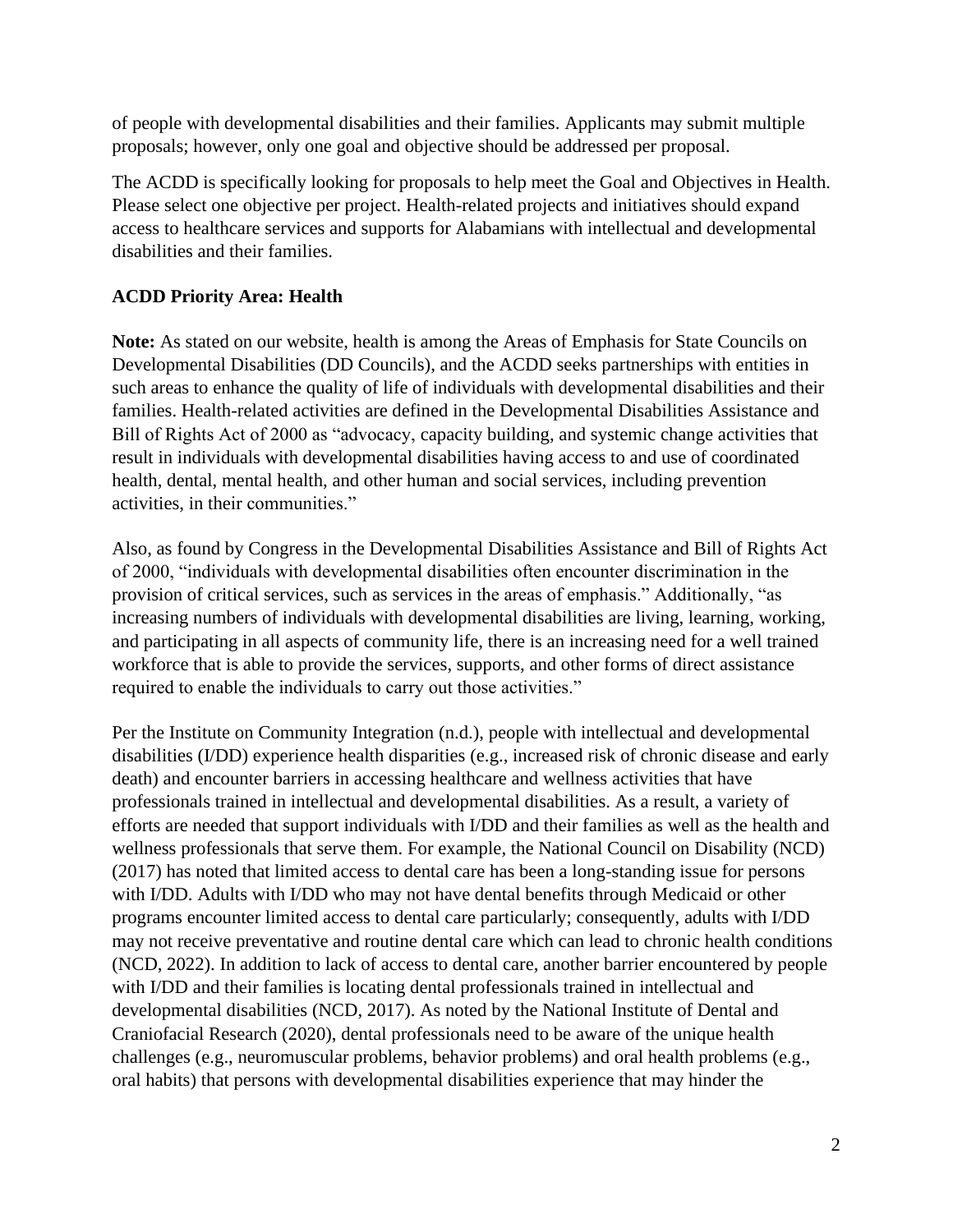achievement or maintenance of good oral health and thus, such professionals may need to adjust their dental techniques accordingly.

As another example, regarding people with I/DD who have co-occurring mental health challenges and their families, the Arc of the United States (2019) found that professionals (e.g., mental health professionals, education professionals, medical professionals) need training on dual diagnosis as well as on cultural competence; it was also noted that professionals need knowledge of accessibility and alternative communication. The Arc also found that there is limited access to affordable mental health resources and services, including alternative treatments; that the disability and mental health systems are difficult for families to navigate resulting in the need for improved communication between these systems; and that supports such as peer led-support groups for young adults with I/DD, support groups for siblings, and parentto-parent supports are beneficial to individuals with I/DD who have mental health needs and their families and thus more development of such support groups is needed. Other findings and recommendations from the Arc included the need for more training for people with I/DD and cooccurring mental health needs, such as independent living skills training, and training for their families to manage caregiver stress and burden as well as community awareness efforts to address the stigma associated with dual diagnosis and assist individuals with I/DD who have cooccurring mental health challenges in participating fully in all areas (e.g., education, employment) of community life.

As additional examples of issues that individuals with I/DD and their families experience in the pursuit of healthcare, according to Kripke (2018), there are often unrecognized and undertreated conditions (e.g., vision issues, pain syndromes, adverse medication effects) that people with developmental disabilities may experience, which may require medical professionals to adjust their medical care strategies. Also, the disability rates and poverty rates of people with disabilities are typically higher in rural counties than urban counties in Alabama according to the Research and Training Center on Disability in Rural Communities (2019). Yet, Zablotsky and Lindsey (2020) found, based on a nationally representative survey, that not only is there a higher prevalence of children with developmental disabilities in rural areas relative to urban areas, but the use of healthcare services is lower for children with developmental disabilities in rural areas than in urban areas.

# **ACDD Health Goal and Objectives**

**Goal 4**: Alabamians with intellectual and developmental disabilities, their families, and others will receive education and training resulting in improved access to healthcare services and supports for individuals with intellectual and developmental disabilities and their families that addresses their needs and choices and enhances their quality of life.

**Objective 4.1**: By 2026, the ACDD will work with partners to decrease one or more barriers to the receipt of healthcare for people with intellectual and developmental disabilities and their families.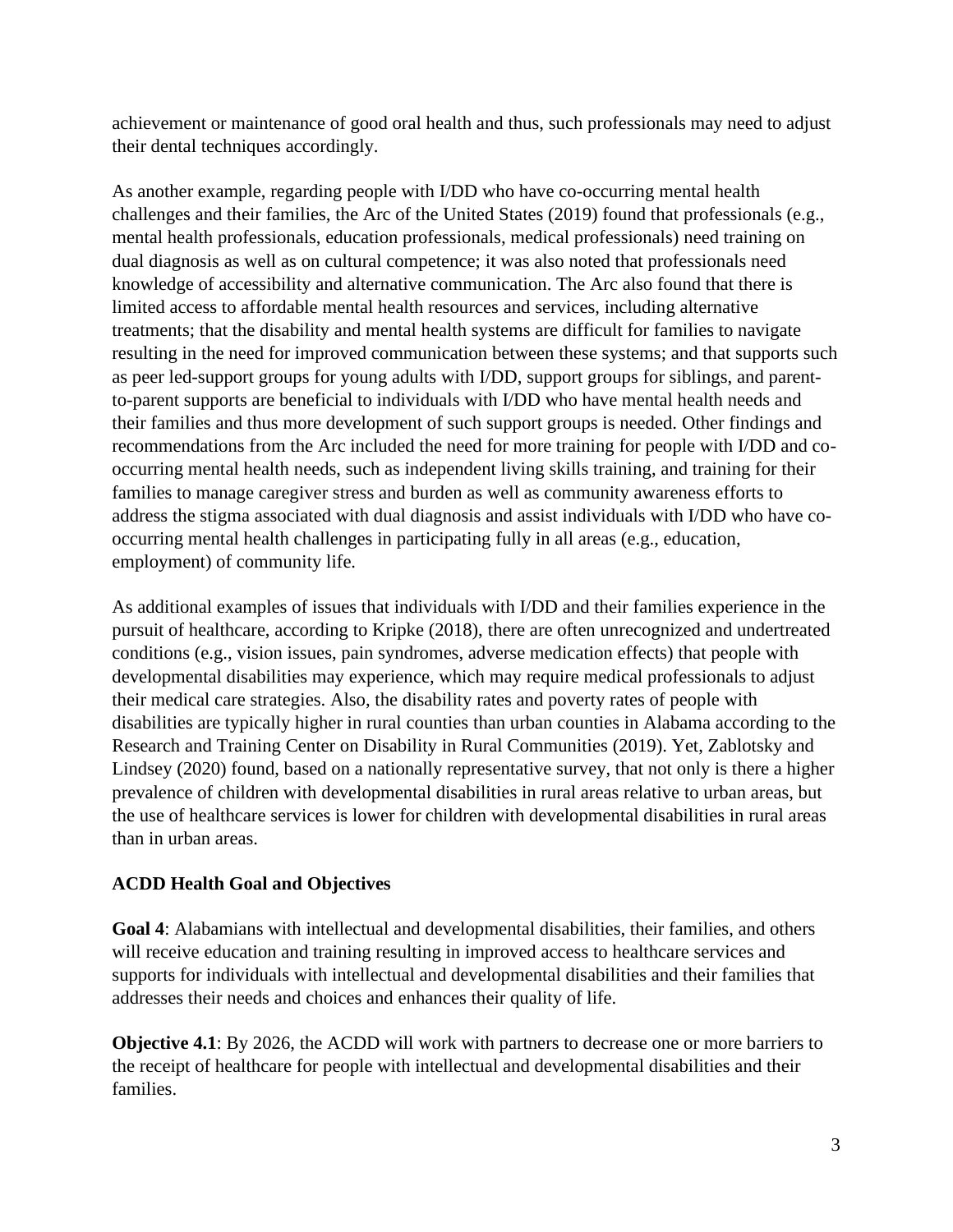Identify one or more of the following activities that will be utilized in your project:

- 1. Develop an initiative that addresses barriers to dental care for individuals with I/DD, especially adults with I/DD
- 2. Develop an initiative that addresses barriers to mental health care for persons with I/DD who have co-occurring mental health challenges
- 3. Develop an initiative that addresses any other type of healthcare barrier; for example, an initiative could address misperceptions involving visual, auditory, communicative, and/or other medical aspects of developmental disabilities that may impact the receipt of healthcare
- 4. Train or provide resources to healthcare providers and/or public safety professionals about the needs and concerns of people with intellectual and developmental disabilities and their families; for example, provide information to the appropriate professionals (e.g., law enforcement) about accessible parking issues for persons with disabilities and their families
- 5. Develop an initiative to increase the accessibility of healthcare (e.g., accessibility of healthcare equipment); for example, increase the accessibility of exam tables, weighing scales, etc.
- 6. Develop an initiative to identify healthcare providers with experience or expertise in developmental disability and related resource development

Your project should result in at least one of the following expected outcomes:

- 1. Healthcare providers and/or public safety professionals are more knowledgeable about developmental disability
- 2. Fewer accessibility barriers to healthcare for people with intellectual and developmental disabilities and their families
- 3. Individuals with intellectual and developmental disabilities have better health and wellness outcomes and quality of life

**Objective 4.2**: By 2026, the ACDD will work with partners to increase the knowledge of 300 individuals with intellectual and developmental disabilities and their families about healthcare services, supports, and rights through training and the provision of resources.

Identify one or more of the following activities that will be utilized in your project:

- 1. Create opportunities for individuals with intellectual and developmental disabilities and families to receive needed training and resources pertaining to healthcare
	- a. Examples:
		- i. Provide healthcare resources to individuals with I/DD and their families who live in rural areas
		- ii. Provide education on patient rights and advocacy strategies in healthcare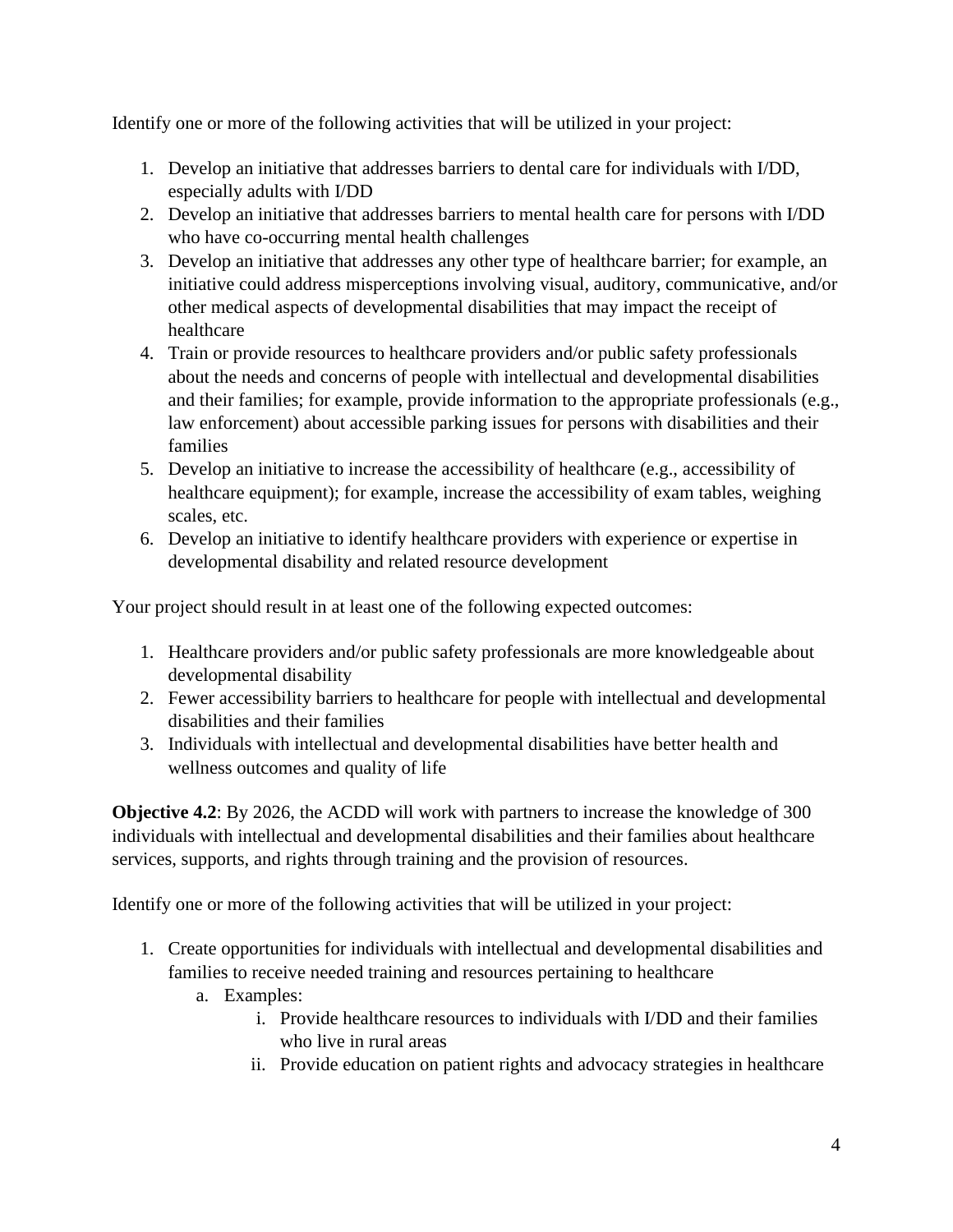- iii. Provide accessible health-related information in plain language, etc., to assist individuals with I/DD and their families in communicating effectively with medical professionals
- 2. Develop or provide health related resources via translation or interpretation for people with intellectual and developmental disabilities and their families who are members of culturally and linguistically diverse communities

Your project should result in one or more of the following expected outcomes:

- 1. Individuals with intellectual and developmental disabilities and their families have more awareness of healthcare services, supports, and rights
- 2. Communication barriers for individuals with intellectual and developmental disabilities and families with limited English proficiency will be reduced so that they are more aware of healthcare services, supports, and rights and have more access to healthcare
- 3. More access to and use of healthcare for individuals with intellectual and developmental disabilities and their families
- 4. Individuals with intellectual and developmental disabilities have better health and wellness outcomes and quality of life

**Number of Grants Awarded:** The number of grants awarded depends on the number of proposals submitted, the quality of the proposed projects, and the availability of funds. **Up to \$100,000.00 is available for a 12-month grant period.** Grants can be renewed for up to an additional two years based upon availability of federal funds, performance evaluations of the project, and the recommendations of the ACDD. Funding is available for a 12-month grant period tentatively scheduled to start **October 1, 2022.**

# **Expectations for All Proposed Projects:**

- Include specific activities to recruit, include, and support people from varied cultural backgrounds and unserved or underserved populations
- Include activities to support people with intellectual and developmental disabilities and their families who are members of culturally and linguistically diverse communities
- Use of technology to reach as many citizens of Alabama as possible
- Collect data to show evidence of the project's success

# **Preference may be given to projects that focus on rural areas, such as the Black Belt counties in Alabama.**

Issuance of this RFP does not obligate the ACDD to award grants. All proposals become the property of the ACDD and will not be returned. Late or incomplete proposals will not be accepted. Questions relative to this RFP must be received, **by email,** no later than **Friday, June 17, 2022, at 12:01 PM CT**. Questions should be emailed to [melissa.sylvester@mh.alabama.gov.](mailto:melissa.sylvester@mh.alabama.gov)

# **Proposal Due Date: Friday, July 22, 2022, at 12:01 PM CT**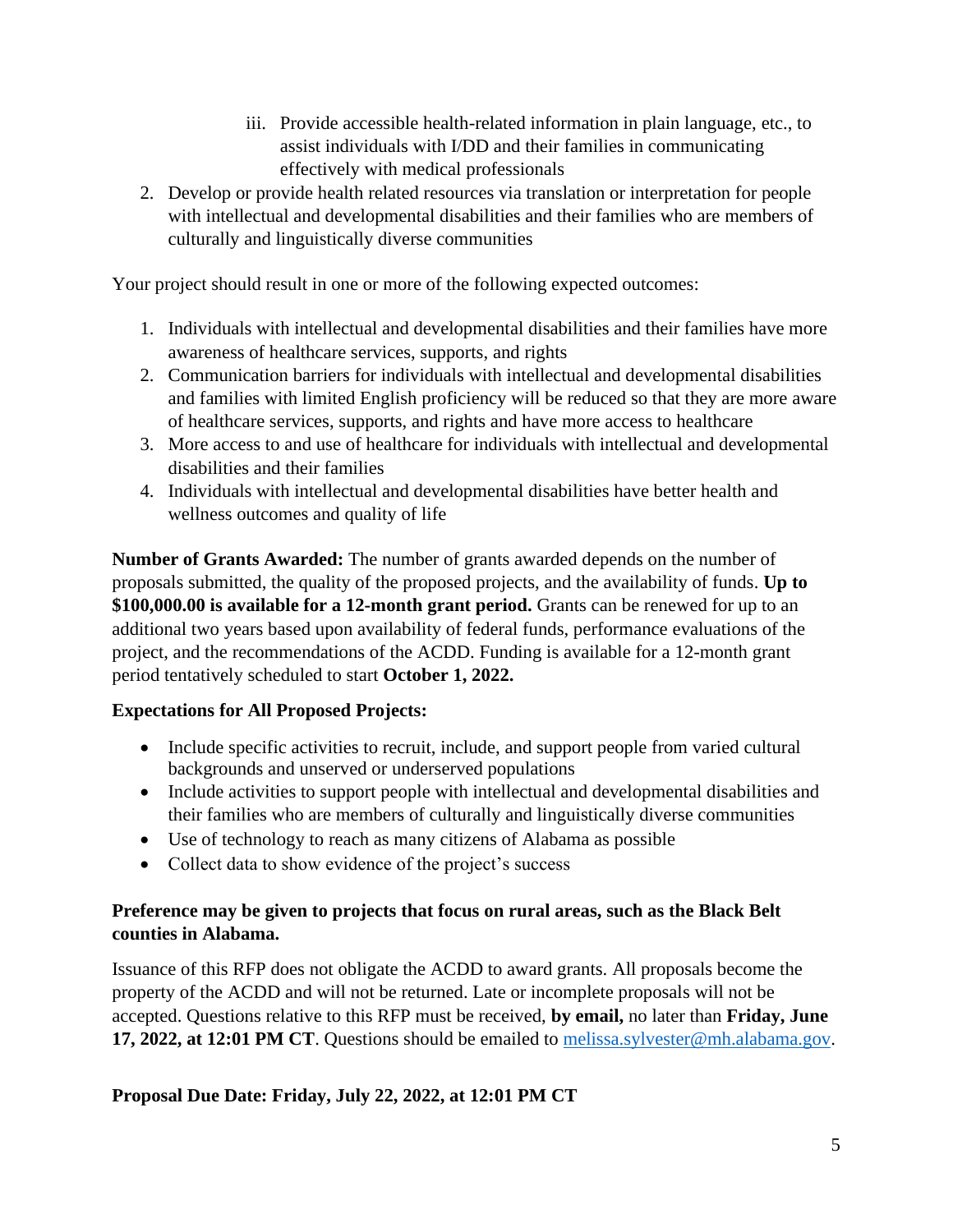#### **References**

- Institute on Community Integration. (n.d.). *Health and wellness.* [https://ici.umn.edu/program](https://ici.umn.edu/program-areas/community-living-and-employment/health-wellness)[areas/community-living-and-employment/health-wellness](https://ici.umn.edu/program-areas/community-living-and-employment/health-wellness)
- Kripke, C. (2018). Adults with developmental disabilities: A comprehensive approach to medical care. *American Family Physician, 97*(10), 649-656.

<https://www.aafp.org/pubs/afp/issues/2018/0515/p649.html>

National Council on Disability. (2017). *Neglected for too long: Dental care for people with intellectual and developmental disabilities.* 

[https://www.ncd.gov/sites/default/files/NCD\\_Dental%20Brief%202017\\_508.pdf](https://www.ncd.gov/sites/default/files/NCD_Dental%20Brief%202017_508.pdf)

National Council on Disability. (2022). *Medicaid oral health coverage for adults with intellectual and developmental disabilities: A fiscal analysis*.

[https://ncd.gov/sites/default/files/NCD\\_Medicaid\\_Report\\_508.pdf](https://ncd.gov/sites/default/files/NCD_Medicaid_Report_508.pdf)

- National Institute of Dental and Craniofacial Research. (2020). *Developmental disabilities and oral health*.<https://www.nidcr.nih.gov/health-info/developmental-disabilities>
- Research and Training Center on Disability in Rural Communities. (2019). *Alabama State Profile.* <https://www.umt.edu/rural-institute/rtc/focus-areas/maps/state-maps/alabama.php>
- The Arc of the United States. (2019). *2018 Support needs of people with I/DD and co-occurring mental health challenges and their families.* [http://thearc.org/wp](http://thearc.org/wp-content/uploads/2019/07/FSRTC-Focus-Group-Brief-Final.pdf)[content/uploads/2019/07/FSRTC-Focus-Group-Brief-Final.pdf](http://thearc.org/wp-content/uploads/2019/07/FSRTC-Focus-Group-Brief-Final.pdf)
- Zablotsky, B., & Black, L. (2020). Prevalence of children aged 3–17 years with developmental disabilities, by urbanicity: United States 2015–2018. *National Health Statistics Reports,* (139).<https://www.cdc.gov/nchs/data/nhsr/nhsr139-508.pdf>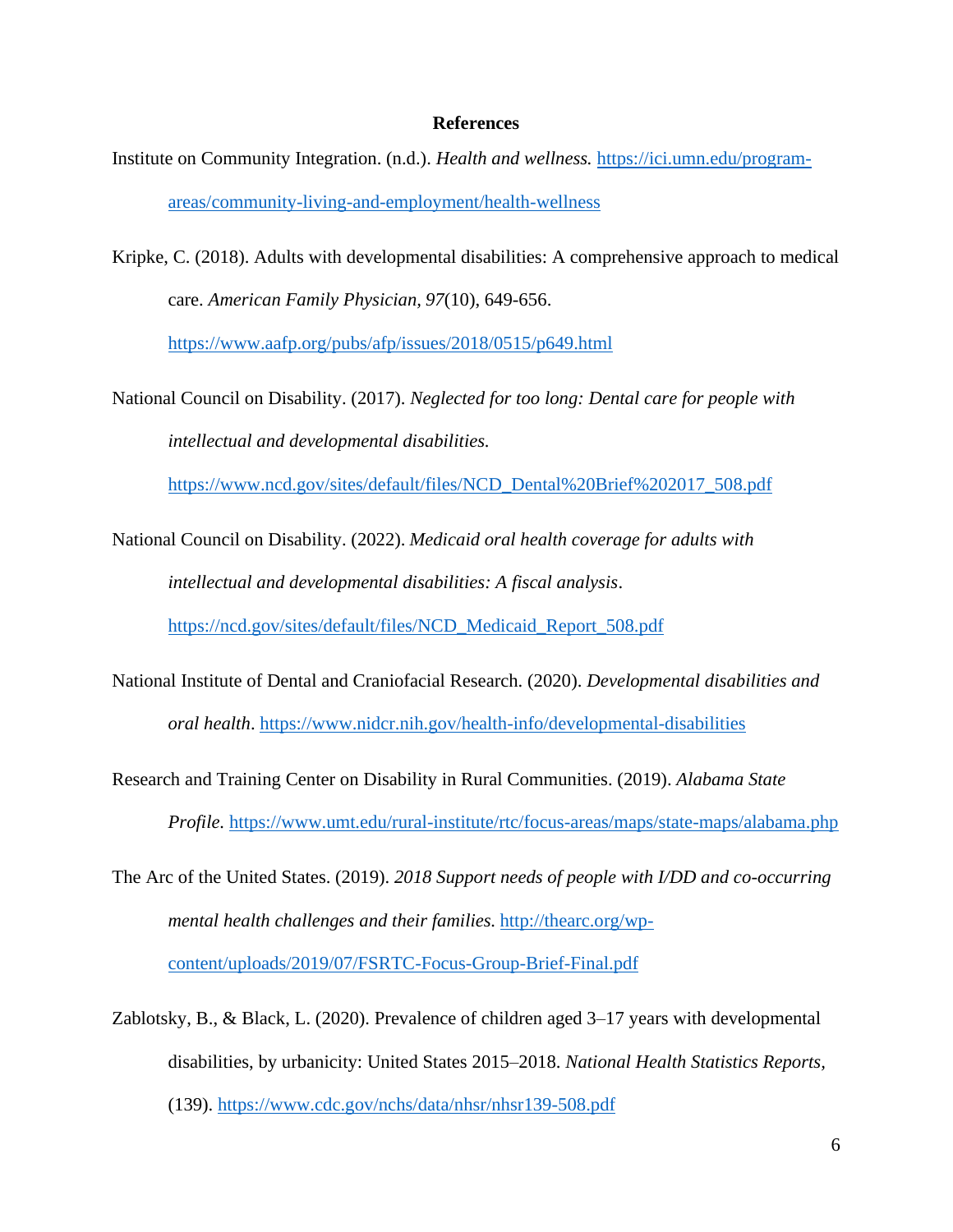### **Eligibility Criteria**

Applicants are welcome from public or private non-profit entities including state and local governments and organizations, faith-based organizations, hospitals, institutions of higher education, and for-profit organizations. To apply for a project grant from the ACDD, an organization must be a non-profit entity (as described in Section 501© Internal Revenue Code), for profit corporation, educational institution, state agency, or local government agency. Applicants must be sufficiently organized to stand for an audit of their financial records and be prepared to show that they will not incur a profit from the receipt of these funds. Applicants must meet the following eligibility criteria in order to submit a proposal in response to this RFP:

State of Alabama vendor requirements: In order to do business in the State of Alabama, all businesses, domestic and foreign, must be registered with the Alabama Secretary of State Office.

If contracted with the State of Alabama, all vendors must: Enroll in E-Verify System thru Homeland Security. Register with STAARS Vendor Self Service at: <https://procurement.staars.alabama.gov/webapp/PRDVSS1X1/AltSelfService>

### **Dates and Deadlines**

Proposals are due by the deadline. See the last page for more information on grant dates and deadlines.

#### **Funding**

The number of grants awarded depends on the number of proposals submitted and the quality of the proposed projects and funding from the Administration for Community Living (ACL), U.S. Department of Health and Human Services (HHS).

The initial grants are generally for a one-year period unless otherwise noted. The Council may renew the grant for up to two additional years, dependent upon availability of federal funds, performance evaluations of the project, and the recommendations of the ACDD.

### **Selection Process**

Applications are submitted to the ACDD office and reviewed by staff to determine completeness. Proposals deemed complete are reviewed by the ACDD Program Planning Committee who will in turn make recommendations to the Executive Committee. The Executive Committee will then make recommendations to the full Council membership for final approval. Upon Council approval, Grant Award Notices and letters of approval are issued to applicants whose projects have been approved.

### **Content Requirements**

Section 1: Project Profile Form (See Appendix 1)

Complete form as specified. Note the following definitions for the terms used on the form: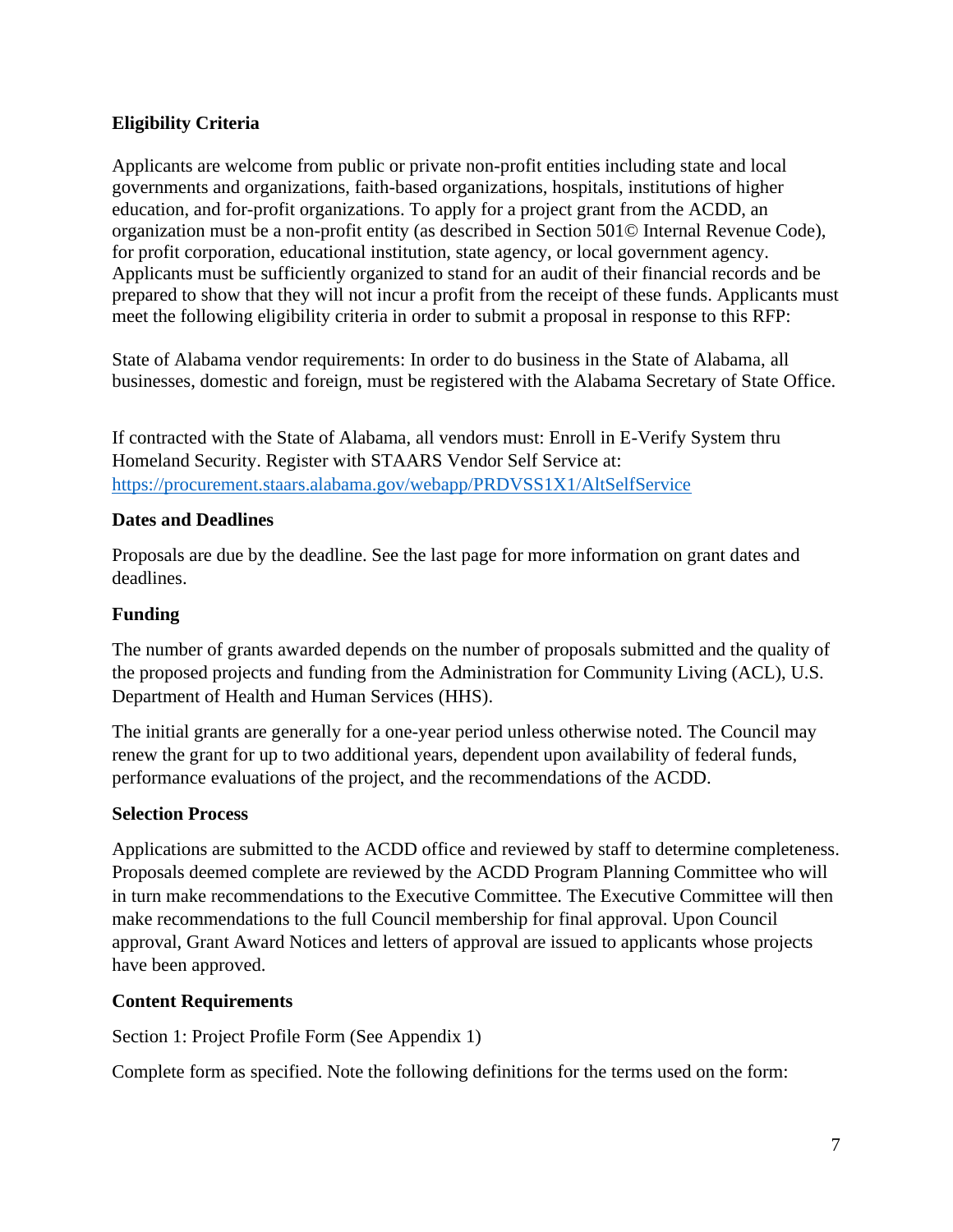- 1. **Contracting Entity**: The fiscal agent responsible for receipt of ACDD funds, disbursement of funds to the implementing entity as requested by the implementing entity, and submission to ACDD of vouchers/invoices for expenditures made by the implementing entity. The contracting entity must have a federal identification number.
- 2. **Implementing Entity**: The implementing entity is the individual, group, or agency responsible for the implementation of the project. It may or may not be the same as the contracting agency.
- 3. **Project Director**: The individual who will be making programmatic decisions throughout the funded period.
- 4. **Authorized Official**: The individual who will be responsible for contractual agreements and fiscal accountability. It may or may not be the same individual as the project director.

### Section 2: Abstract

Provide an abstract of the proposed project. The abstract must succinctly state the goals, objectives and activities contained in the proposed project and the specific outcomes expected from the project. Abstract may not exceed one (1) page.

Section 3: Narrative

The narrative should include the following content with sub-headings:

### **A. Purpose of Project**

- 1. What is the long-term goal(s) of the project?
- 2. Explain the role of people with developmental disabilities in the proposed project.
- 3. Explain how the proposed project builds capacity and/or promises system change or advocacy efforts.
- 4. How does the proposed project benefit people with developmental disabilities and their families?
- 5. Explain how your organization will address the goal and one objective in Health provided in this RFP from the Council's 2022-2026 Five-Year State Plan.

**B. Project Management Plan** (See Appendix 3) - Project Goal(s), Objectives, Activities, and **Outcomes** 

The following elements are required: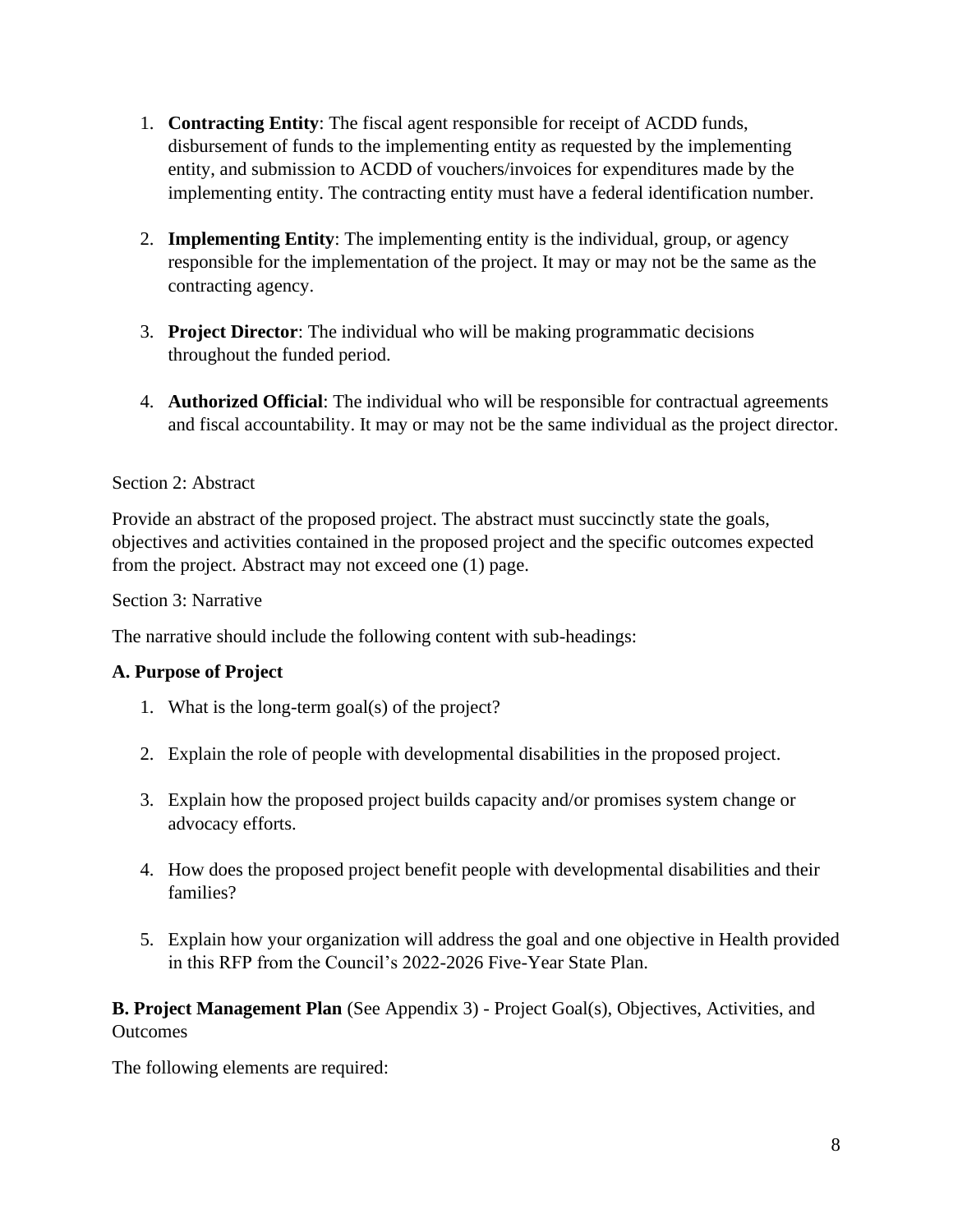- 1. **Project Goal** Identify the overall project goal and briefly explain how it will achieve the project's scope of work.
- 2. **Objectives** Identify the project objectives that are specific and measurable and will achieve the selected outcomes.
- 3. **Activities** For each project objective, include: a list of all activities (specific tasks, including any project deliverables and products) that will be accomplished; realistic start and end dates for accomplishing each activity; and the primary personnel who will carry out each activity. Any project products should include dissemination plans for potential project replication.
- 4. **Outcomes** For each activity, state the expected Outcomes.

### **C. Description of Population Served**

- 1. Geographic Description
- 2. Cultural, Ethnic, Racial, and Economic Diversity
- 3. Participation of Individuals with Developmental Disabilities and Minorities

(Note: Describe steps your project will take to ensure active and meaningful participation of individuals with developmental disabilities and minorities in your project. Such involvement should be, at a minimum, representative of the diversity of your geographic area.)

### **D. Coordination**

1. Involvement of Individuals with Developmental Disabilities and/or Their Families

(Note: Describe how these individuals and their family members will be involved in planning, implementation, and evaluation of the project.)

2. Stakeholder Involvement and Collaboration

(Note: Describe how those other entities that will be impacted by the project (e.g., agencies, commercial and community entities, support groups, schools) will be involved in the planning, implementation, and evaluation of the project.)

### **E. Project Continuation (Sustainability)**

Discuss how the project will be continued after the ACDD funding period is complete.

### **F. Innovation**

Provide a description of how the project differs from other efforts in Alabama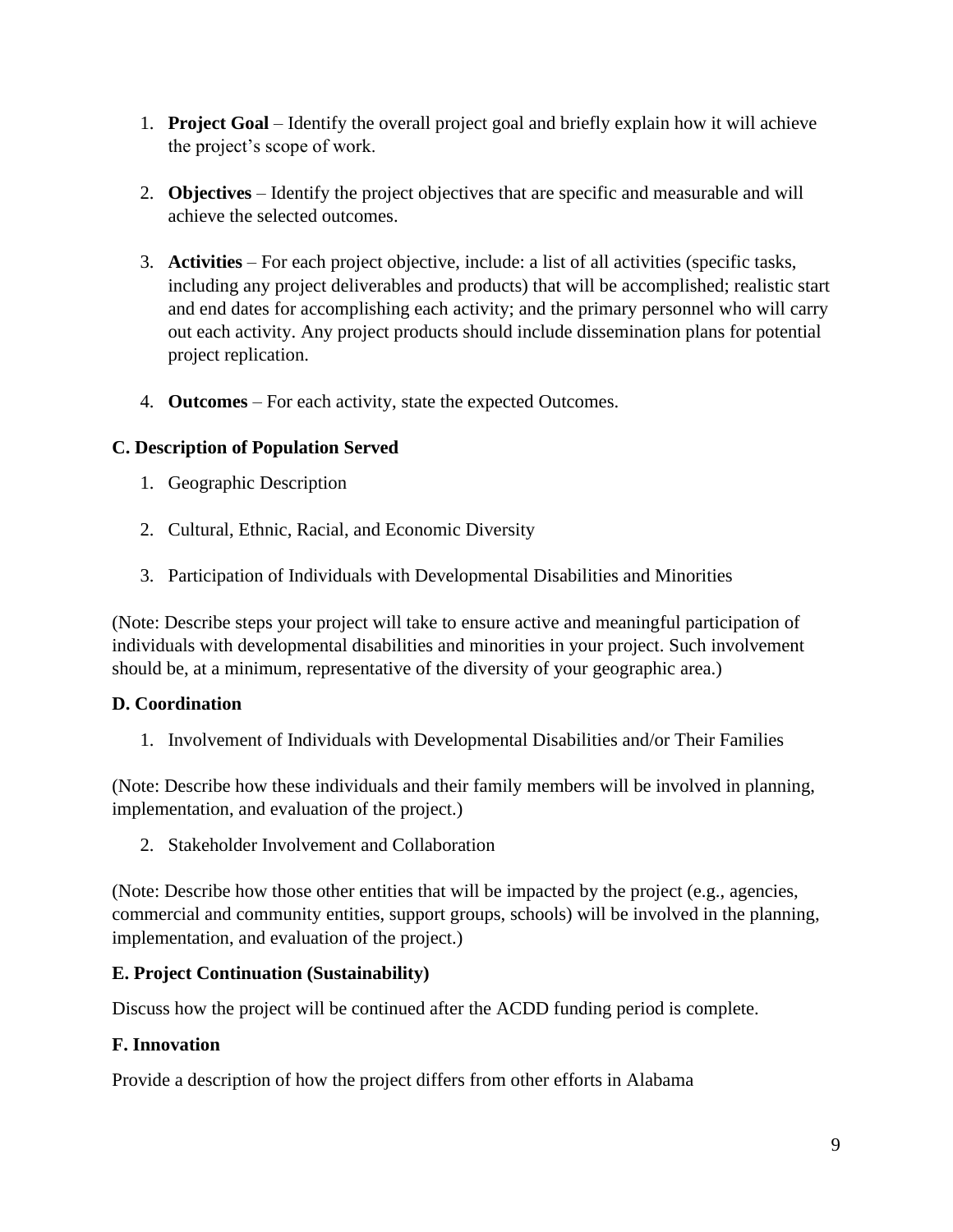# **G. Personnel**

Provide information about the following:

- 1. Authorized Official
	- a. Name of individual who has authority to make contractual and fiscal decisions
- 2. Project Coordinator
	- a. Name of the individual who will be coordinating or organizing the project
- 3. Other Key Personnel
	- a. Names of all key personnel and/or a description of the required qualifications for each key position
	- b. Job description for each key position
	- c. Location(s) from which key personnel will be conducting project activities
- 4. Experience
	- a. Describe how your experience(s) specifically relate to the work proposed in your project
- 5. Prior Council Experience
	- a. Describe involvement, if any, of project staff with current or past Council grants, Council members, or Council employment in the last five years
	- b. Provide start and end dates, project titles, and total funding amounts for projects you have had with the Council in the last five years
	- c. Provide information about the sustainability of projects you have had that were supported by the Council in the last five years

#### Section 4: Evaluation

In this section, present an evaluation plan for the proposal describing how the applicant will assess attainment of project objectives. The evaluation plan should describe the method(s) planned for assessing project activities and products.

In this section, also provide a description of the method(s) you will use to collect the consumer satisfaction data. Data must be collected at least annually. (See Consumer Satisfaction Survey Form in the Appendices).

#### Section 5: Budget

The budget must be completed using the budget form included in the Appendices of this application packet (See Appendix 4). The grant request (Federal Share) and the applicant's contribution (Local Match) must be specified for each line-item. The Budget Section must include the following two documents:

- 1. Budget Form completed as specified.
- 2. Line-Item Budget Justification Addendum (See Appendix 5).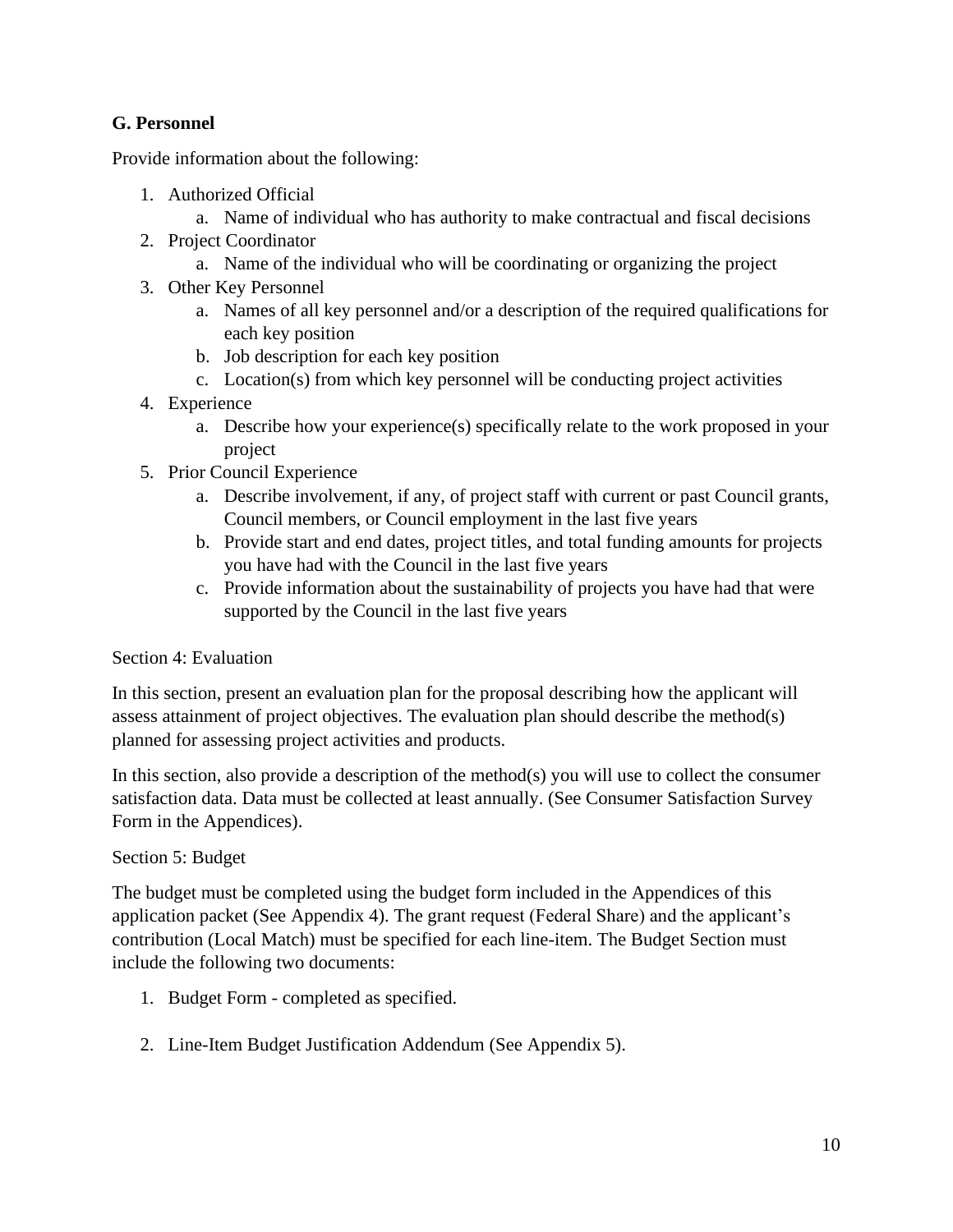The Line-Item Budget Justification Addendum must justify **each** of the items indicated on the Budget Form. The budget justification must state how each item will use grant funds to meet objectives of the proposed project.

Federal Grant funds are intended to minimize gaps in services and increase the independence, productivity, integration, and inclusion of individuals with developmental disabilities and their families into the community.

Project costs must include all proposed necessary charges to be made by the grantee in accomplishing the objectives of the grant during the specified grant period. These funds may not be used for activities that duplicate or supplant what is already available or required under existing laws and/or regulations.

**Federal Share (ACDD Funds)**: This is the federal fund portion of the grant. The ACDD Federal Share is the amount you are requesting from the Alabama Council on Developmental Disabilities. If your proposal is accepted, funds will be **granted based on availability of federal funds** appropriated by the U.S. Congress.

**Local Match**: This is the portion of the grant for which the grantee is responsible. All grantees are required to contribute at least 25% match of the total project budget.

The Local Match Share may consist of in-kind value and/or non-federal cash contributions. Your match can be used only for approved grant activities.

The total cost of the project equals the federal share **plus** the local match share.

A non-federal share "in-kind" Local Match can be calculated by counting donated person-hours, cost of equipment, rent, utilities, or supplies that are necessary for the operation of the ACDD funded project.

Note: To calculate the local match share for the 25% required match, divide the amount of federal dollars you are requesting by 3. Then to calculate the total grant amount, combine the one-third figure with the federal dollar requested (see example below).

# **General Formula**

**Step 1:** Federal Request = Local Match 3

Example:  $75,000 = $25,000$ 3

**Step 2:** Federal Request + Local Match = Total Grant

Example:  $$75,000 + $25,000 = $100,000$ 

**Personnel**: The personnel section of your proposed budget should show each position by job title, the number of hours per week that each person will work on the project, and each position's hourly rate of pay. Fringe benefits are to be shown as a separate line-item in the personnel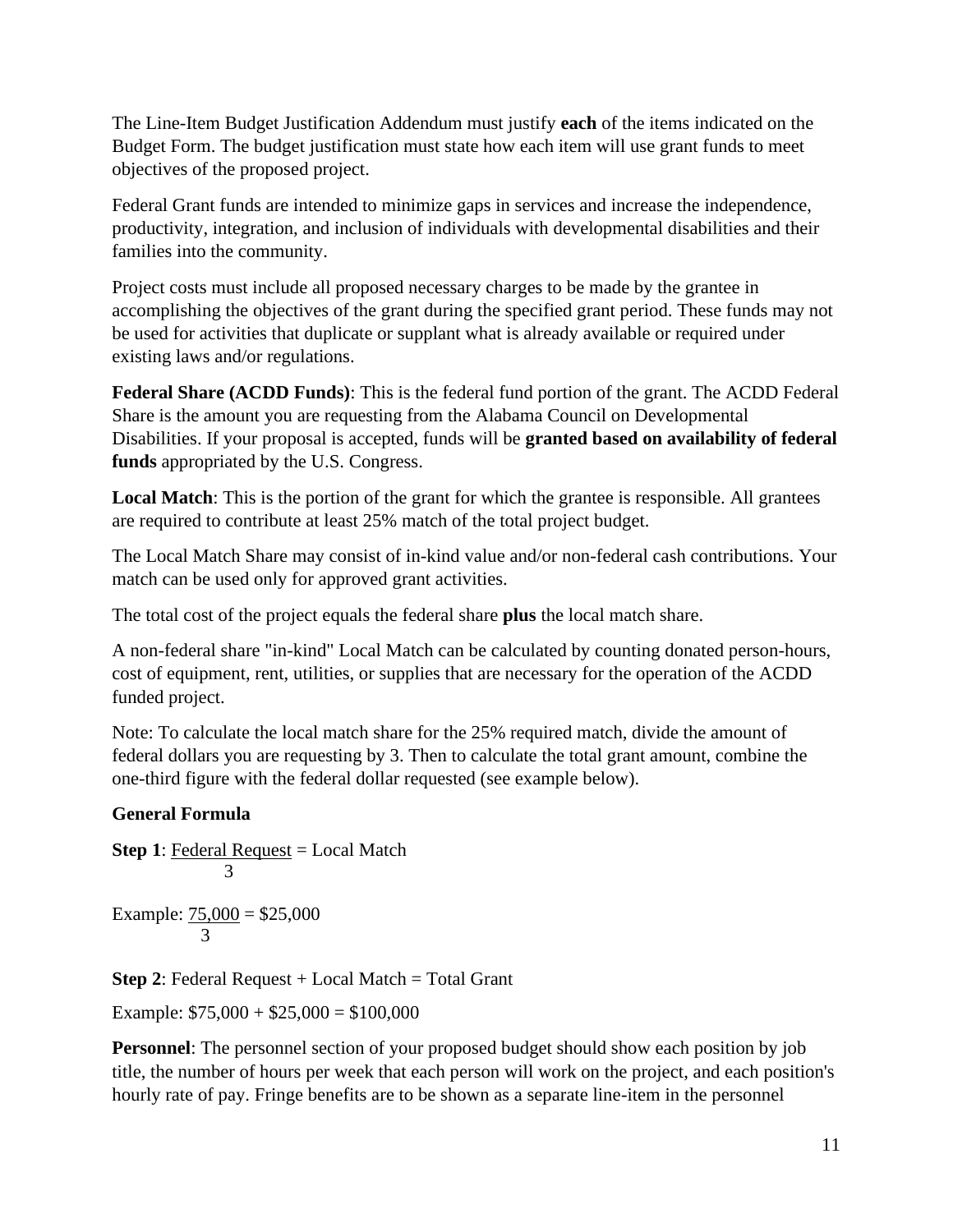category. The distribution between the federal and local (if applicable) shares must be specified for each item.

**Operations**: The operating expenses of your proposed budget should include all items that are not related to personnel or equipment costs. Included in operational expenses are sub-grant costs, consultant costs, travel costs, and leased equipment costs, etc. Again, the federal and local (if applicable) shares must be specified for each item.

**Travel**: Travel expenses must be detailed and may include mileage, per diem, and other travel costs. Each item must be justified on the Budget Justification Addendum.

**Equipment**: The Council does not encourage contractors to purchase major equipment unless a direct and imperative relationship to the project can be adequately described. The budget shall show, by line-item, each item to be purchased or to be used as the local match share under the grant. Each item to be purchased with Federal funds must be justified in the Budget Justification Addendum.

Indirect Costs: If you have a federally approved, negotiated indirect cost agreement, you may use that rate. The approved agreement must be attached to your budget.

If you do not have a federally approved rate, attach a justification to your budget that specifies the rate you are claiming and what is included in your indirect cost(s).

An 8% indirect cost rate is the maximum allowed for this Request for Proposal.

If you have more than one ACDD contract, your indirect cost rate is subject to negotiation.

**Unallowable Expenses**: Through this RFP, we will **not** support the following:

- 1. Existing projects that are a part of an organization's current program or budget unless the grant program will expand upon the project.
- 2. Projects that would supplant or replace existing federal, state or local dollars to conduct the project.
- 3. Projects which have a federal, state or local mandate to be delivered by the applicant organization.
- 4. Projects which include capital expenditures for the acquisition of land or buildings, new construction or major repair.
- 5. Any costs associated with grant preparation cannot be reimbursed by the Council.

### Section 6: Letters of Support

A letter of support from each entity that is included in activities described in your proposed project must be included in the appendices of your proposal. A letter of support from a representative of each group of stakeholders is recommended. Additional letters of support may be attached from other entities that have in the past, or will be in the future, a part of the collaborating force involved in your project. All letters of support must be current, signed originals.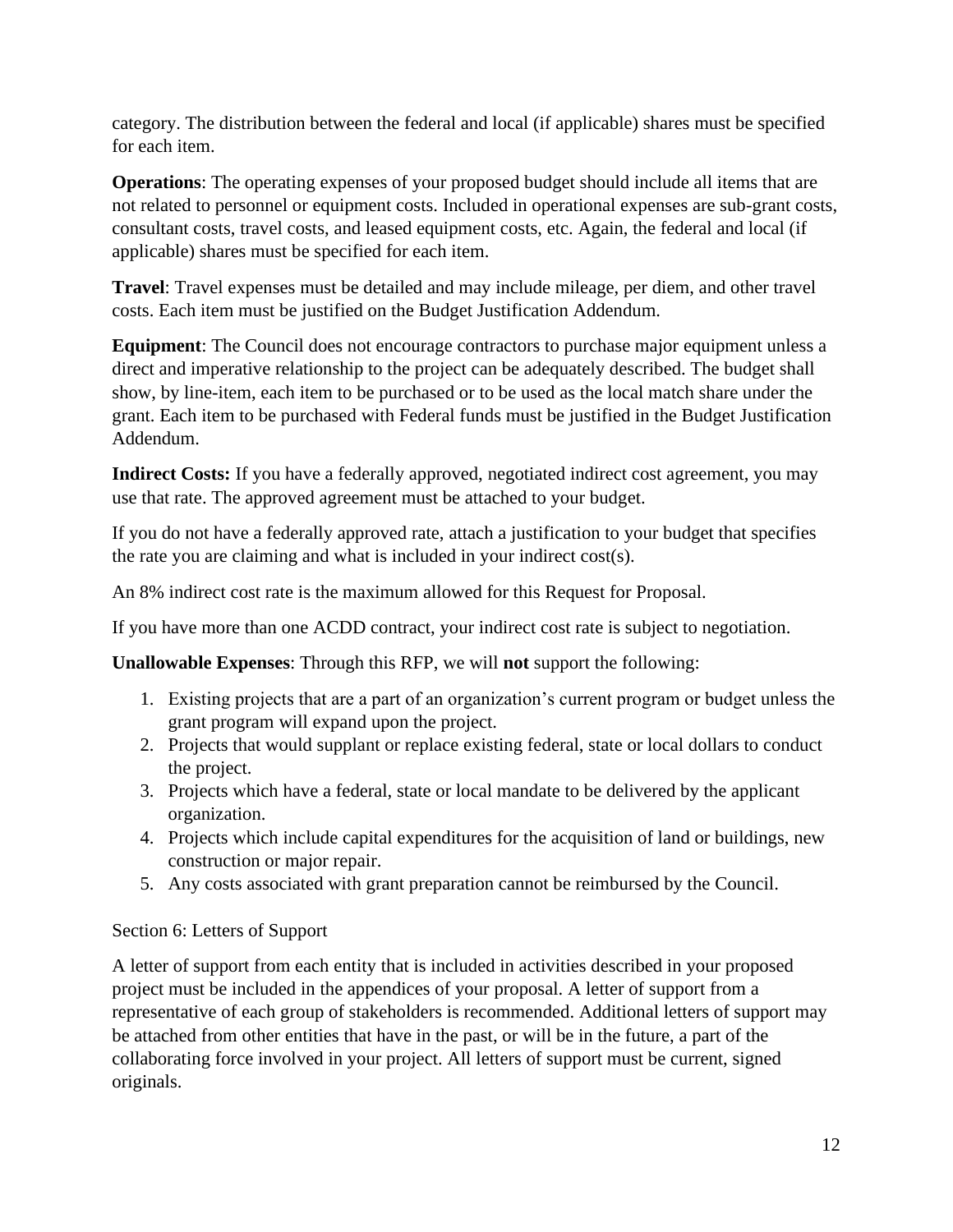### **Guide to Complete the Project Management Plan:**

The Project Management Plan describes how you are going to achieve your objective(s) and goal(s), as well as the expected impact of the project. Please follow the guidelines below to complete the Project Management Plan Form (See Appendix 3). (Note: Make additional copies of the Project Management Plan/Work Plan Form, as needed, to include all goals, objectives, and activities.)

Steps in Completing Project Management Plan

- 1. State goal clearly and simply.
- 2. Define objective briefly, using only the words necessary to describe the components that are needed to achieve the goal.
- 3. List specific tasks, methods, and/or procedures in the Activities Column.
- 4. State who will be responsible for each activity.
- 5. State a specific time frame in which you will be implementing each activity.

Remember to include all activities you indicated in your narrative that you would be doing, as well as how and when you will include stakeholder coordination and project continuation activities.

Note: See **Sample of Project Management Plan** for sample form that demonstrates the preceding steps and guidelines.

Guide to Project Management Plan Terms

**Goal:** The goal statement is the ultimate outcome that you want to achieve. The statement must be brief and include **only** what you plan to impact. (i.e., "20 individuals with developmental disabilities obtain jobs of their choice.")

Each word in a goal statement must indicate an impact you want to achieve. After you have developed your goal statement, go through it word by word to be sure that every impact you want to achieve is stated and the results you do not want to seek have not been included. (Note: The sample goal indicates the project will result in individuals with developmental disabilities obtaining jobs of their choice. If these words are used in the goal statement, then activities would have to be included in the project that facilitate individuals in making choices, as well as obtaining jobs.)

**Objective**: An objective statement describes what you want to do to obtain your goal (i.e., "50 Students will participate in employment activities in the classroom and community to develop career interests."). (Note: You may need more than one objective to achieve a goal.)

**Federal Outcomes**: The federal government collects data for these outcomes. Generally, these outcomes are stated in the Request for Proposal (RFP). When selecting federal outcomes for your project management plan, choose those for which your outcome measures provide data. (Note: If you do not know the federal outcomes, you may leave boxes in this column blank.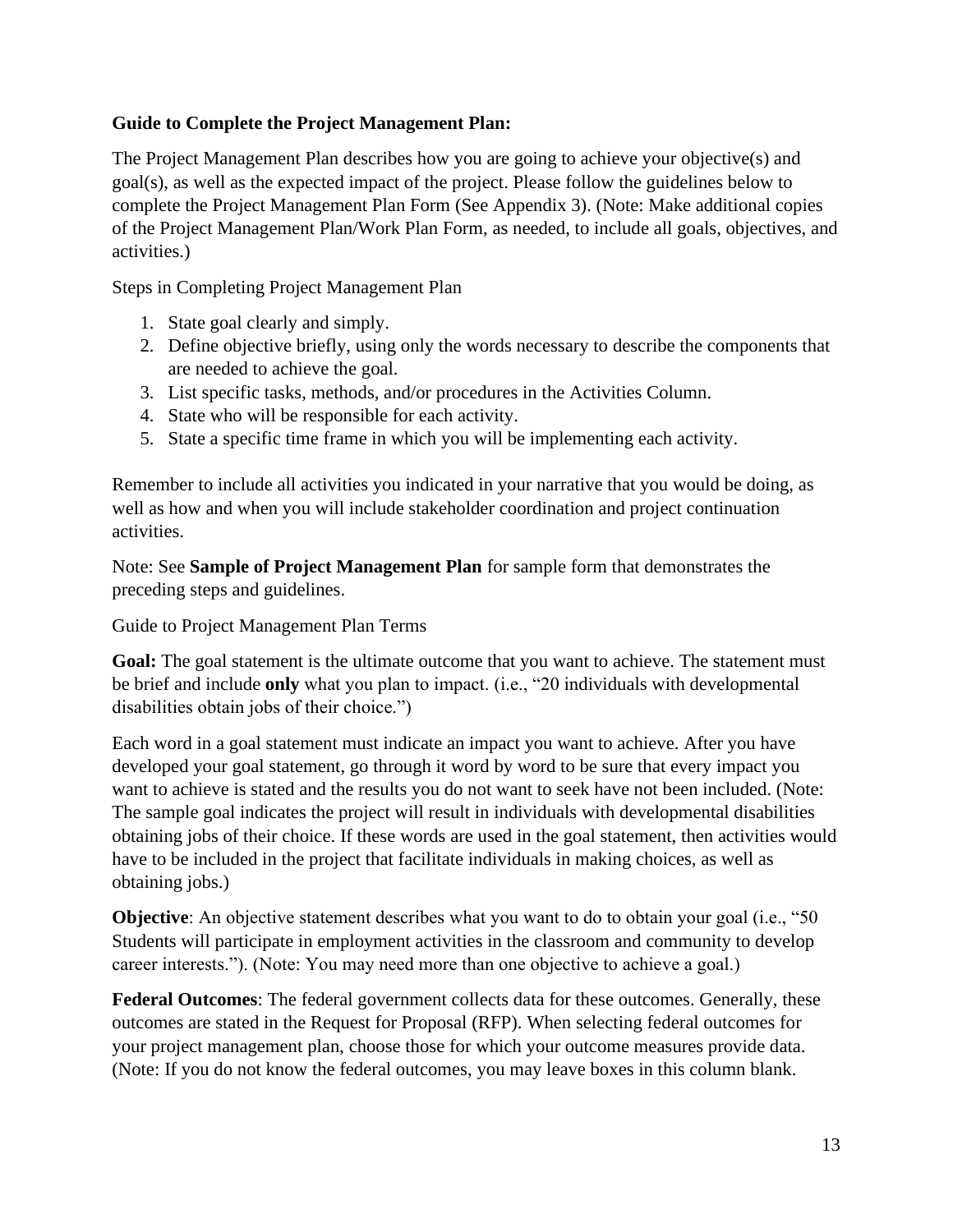ACDD staff members will complete them. Some of your project's outcome measures may not have Federal Outcomes.)

**Activities:** These are a series of steps (tasks, methods, and/or products) that you will implement to reach your objective as well as your goal.

For instance, the following activities might be listed under the sample objective:

- Students' interests and skills are surveyed relating to various employment options.
- Classroom lessons are presented regarding skills needed for successful employment.
- Contacts are made with area businesses in students' areas of interest.
- Students participate in job-shadowing tours at area businesses.
- Students participate in mock interviews . . .
- Ten Students submit job applications

(Note: Enter one activity per cell in the Activities Column.)

**Outcome Measures**: These are statements of how you are going to measure the outcomes of each activity. (Note: Each activity must have an outcome measure. Your series of activities and their outcomes should lead you to reaching your objective and your goal.)

**Timeline:** This indicates when each activity is expected to begin and end (this may be indicated by month or by fiscal quarter).

**Responsible Person**: The individual who is responsible for implementing each activity.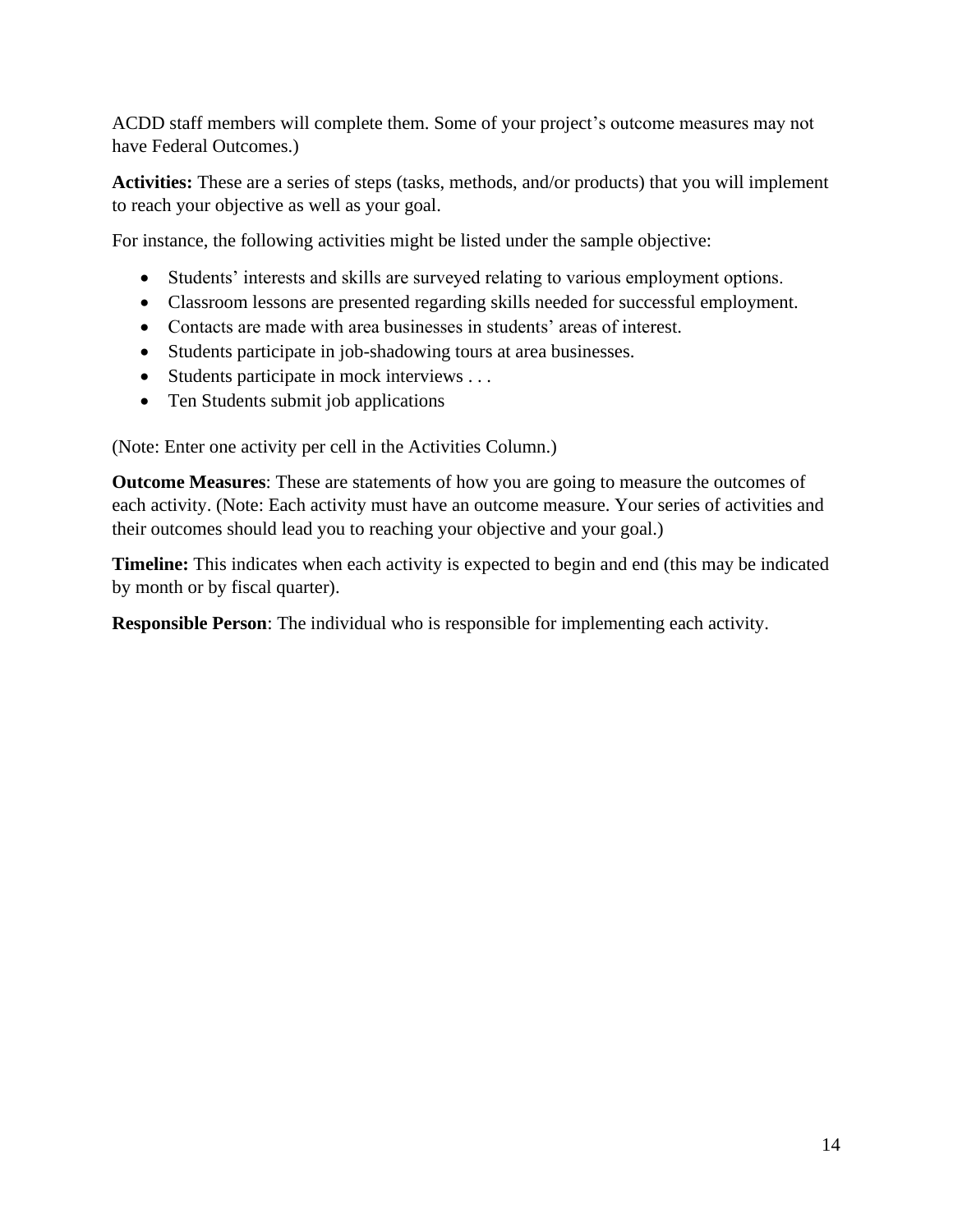| RFP/Project Title                                                                     |                                                                                                      |                                                                                                                                              |                      |                                                             |  |  |  |
|---------------------------------------------------------------------------------------|------------------------------------------------------------------------------------------------------|----------------------------------------------------------------------------------------------------------------------------------------------|----------------------|-------------------------------------------------------------|--|--|--|
| Goal: 20 individuals with developmental disabilities obtain jobs of their choice      |                                                                                                      |                                                                                                                                              |                      |                                                             |  |  |  |
| Objective: 50 students will participate in employment activities in the classroom and |                                                                                                      |                                                                                                                                              |                      |                                                             |  |  |  |
| community to develop career interests                                                 |                                                                                                      |                                                                                                                                              |                      |                                                             |  |  |  |
| Federal<br><b>Outcomes</b>                                                            | <b>Activities</b>                                                                                    | <b>Outcome</b><br><b>Measures</b>                                                                                                            | <b>Timeline</b>      | <b>Responsible</b><br><b>Person</b>                         |  |  |  |
| (Completed by<br><b>ACDD</b> Staff)                                                   | Students'<br>interests and<br>skills are<br>surveyed relating<br>to various<br>employment<br>options | 50 students will<br>have interest and<br>skill surveys<br>completed                                                                          | Sept 07 - Oct 07     | Jane Smith,<br>classroom<br>teacher; John<br>Doe, Job Coach |  |  |  |
|                                                                                       | <b>Students</b><br>participate in<br>lessons                                                         | 50 students<br>participated in<br>lessons                                                                                                    | Oct $07 - Dec 07$    | Jane Smith                                                  |  |  |  |
|                                                                                       | Contacts are<br>made with area<br>businesses in<br>students' areas<br>of interest                    | 25 area<br>businesses were<br>contacted that<br>had potential job<br>opportunities<br>that met<br>students'<br>interests and<br>skill levels | Nov 07- Dec 07       | John Doe                                                    |  |  |  |
|                                                                                       | Area businesses<br>provide job<br>shadowing tour<br>opportunities                                    | 10 businesses<br>provided job<br>shadowing<br>opportunities                                                                                  | Jan 08 -March<br>08  | Jane Smith, John<br>Doe                                     |  |  |  |
|                                                                                       | Area businesses<br>provide mock<br>interview<br>opportunities                                        | 5 businesses<br>participated in<br>mock interviews                                                                                           | April 08 - May<br>08 | John Doe, Area<br><b>Businesses</b>                         |  |  |  |
|                                                                                       | Series of<br>activities may<br>continue                                                              |                                                                                                                                              |                      |                                                             |  |  |  |
|                                                                                       | Students submit<br>job applications                                                                  | 20 students<br>obtained jobs in<br>the businesses of<br>their choosing                                                                       | May 08 - Sept<br>08  | John Doe                                                    |  |  |  |

# **Sample Project Management Plan**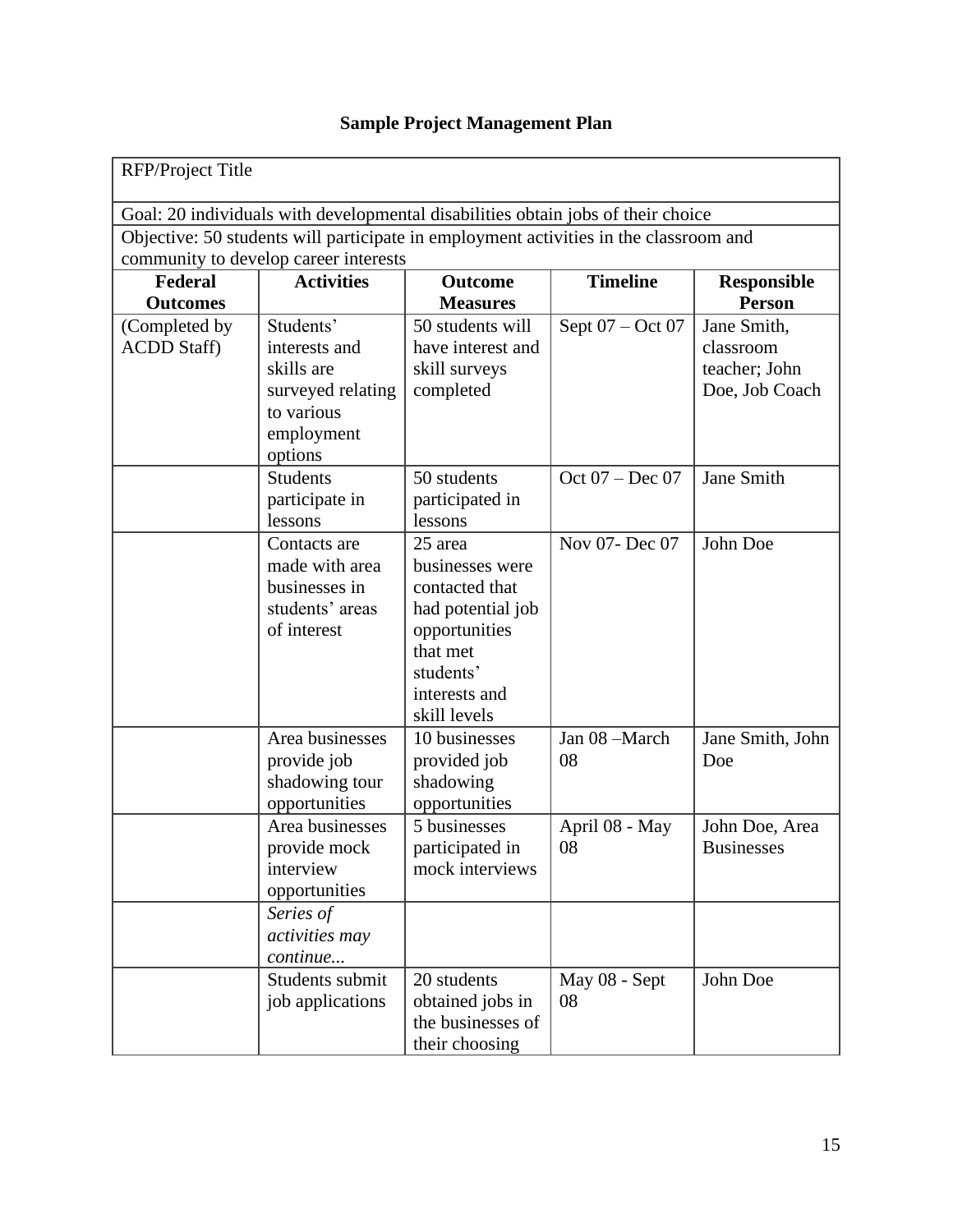### **Grant Selection Process**

The grant selection process is highly competitive. The ACDD Program Planning Committee will recommend the proposal(s) that fully meet the intent of the Request for Proposal (RFP) as set forth by the ACDD. The recommendation is usually based on the highest scoring proposal; however, this may not always be the case if other ranked proposal(s) more adequately meet the RFP intent or have greater statewide significance or impact. Proposals recommended by the Program Planning Committee are forwarded to the Executive Committee. The Executive Committee will then make recommendations, which are forwarded to the full Council for a vote. ACDD awards contracts to applicants submitting proposal(s) offering the best value on the basis of meeting the intent of the RFP and providing the most optimized quality and cost efficiency. Upon Council approval, Grant Award Notices and letters of approval are issued to applicants whose projects have been approved.

# **ACDD Rights Reserved**

As part of the grant award process, the grantee and ACDD must establish a mutually agreed upon Project Management Plan which becomes the contract deliverable. ACDD reserves the right to:

- 1. Reject an application that does not meet the intent of the RFP.
- 2. Negotiate with applicants regarding Project Management Plan, Budget levels and other issues within the RFP review to achieve maximum impact from the grant award and serve the best interests of the State of Alabama.
- 3. If unable to negotiate the contract with the selected applicants within 90 days, ACDD may begin contract negotiations with the next highest scoring qualified applicant(s).

The issuance of Request for Proposals does not obligate the ACDD to award grants. All proposals become the property of the ACDD and will not be returned. Late or incomplete proposals will not be accepted. The Council reserves the right to accept or reject any or all of the responses received as a result of this RFP or to cancel this request in whole or in part, at any time if it is in the best interest of the Council. The Council also reserves the right to issue amendments to this RFP.

# **Funded Contract Evaluation**

ACDD grants will be evaluated on their relationship to the goals and objectives of the Council and compliance with the proposed and contracted goals, objectives, and timelines specified in the most current Project Management Plan. Compliance will be followed through reports the contractor submits quarterly, etc. Continuation of a grant beyond the first year is not guaranteed and is based on the Council's desire to commit additional funding based on the merits of the grant's program activities and impact.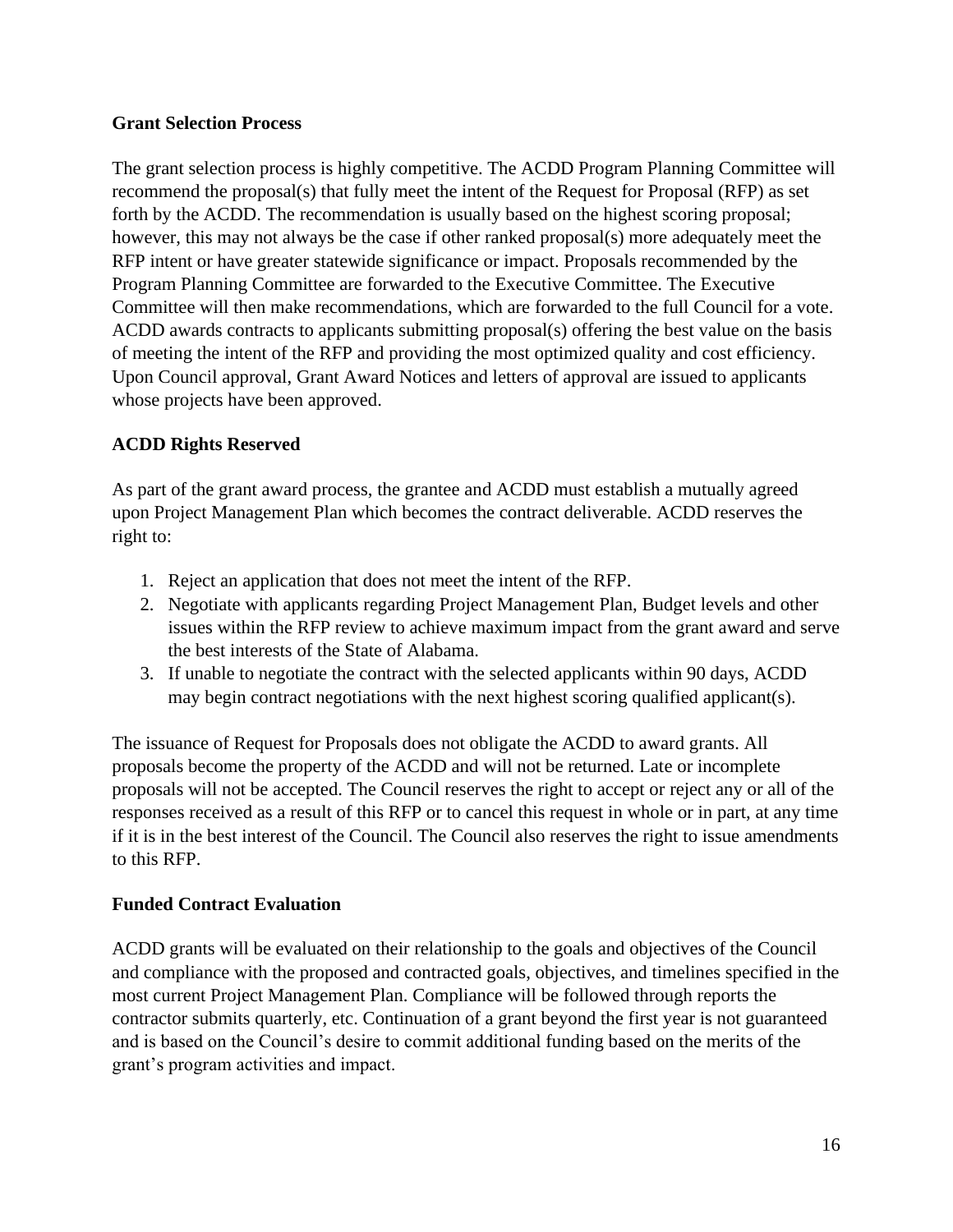The Alabama Council on Developmental Disabilities is supported by the Administration for Community Living (ACL), U.S. Department of Health and Human Services (HHS) as part of a financial assistance award totaling \$1,287,864.00 with 100% funding by ACL/HHS. Grantees undertaking projects with government sponsorship are encouraged to express freely their findings and conclusions. Therefore, points of view or opinions do not necessarily represent official ACL policy and do not necessarily represent the official views of, nor an endorsement by, ACL/HHS or the U.S. Government.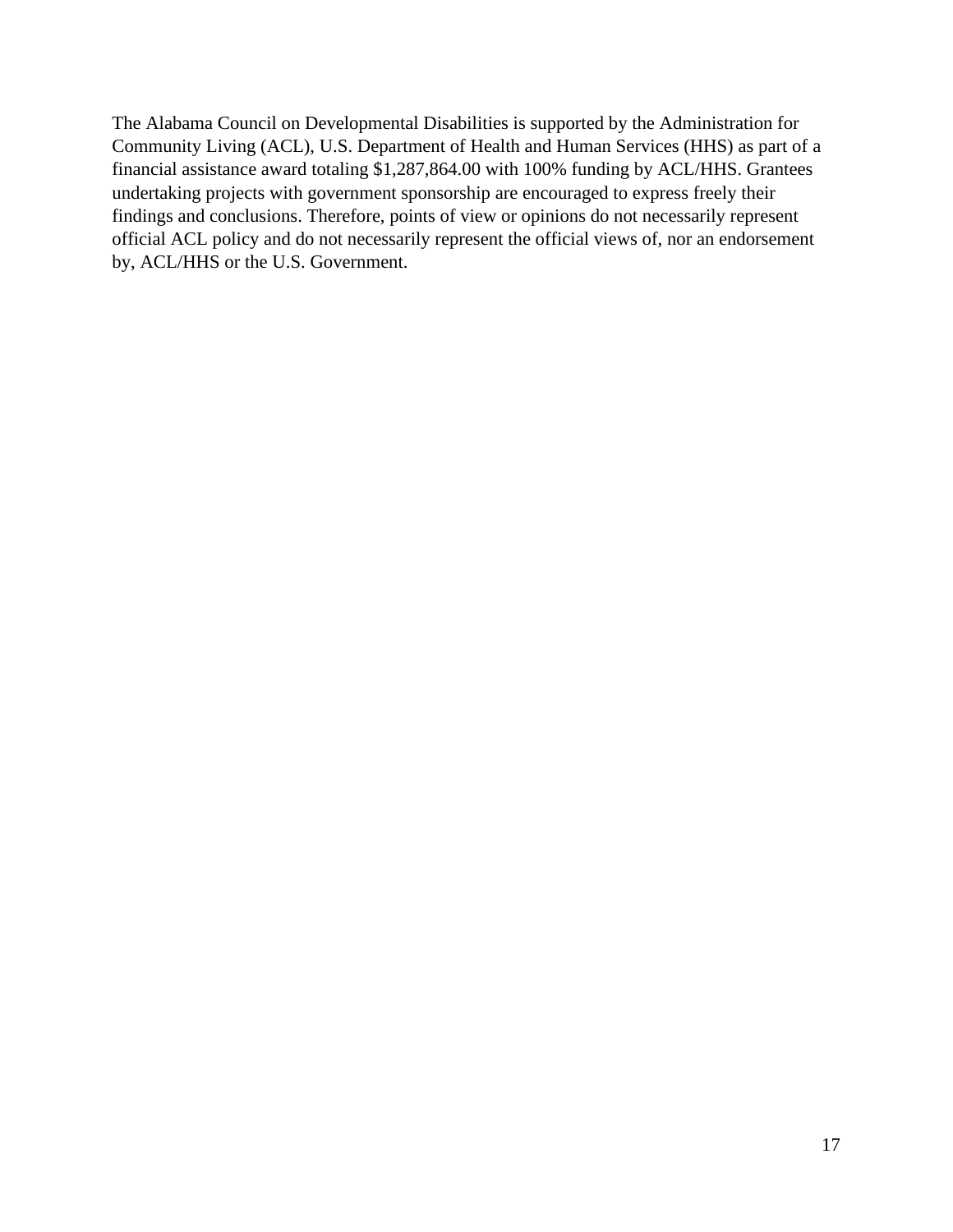# **Appendices**

- 1. Project Profile Form
- 2. Assurances
- 3. Project Management Plan
- 4. Budget Form
- 5. Sample of Budget Justification Addendum
- 6. Consumer Satisfaction Survey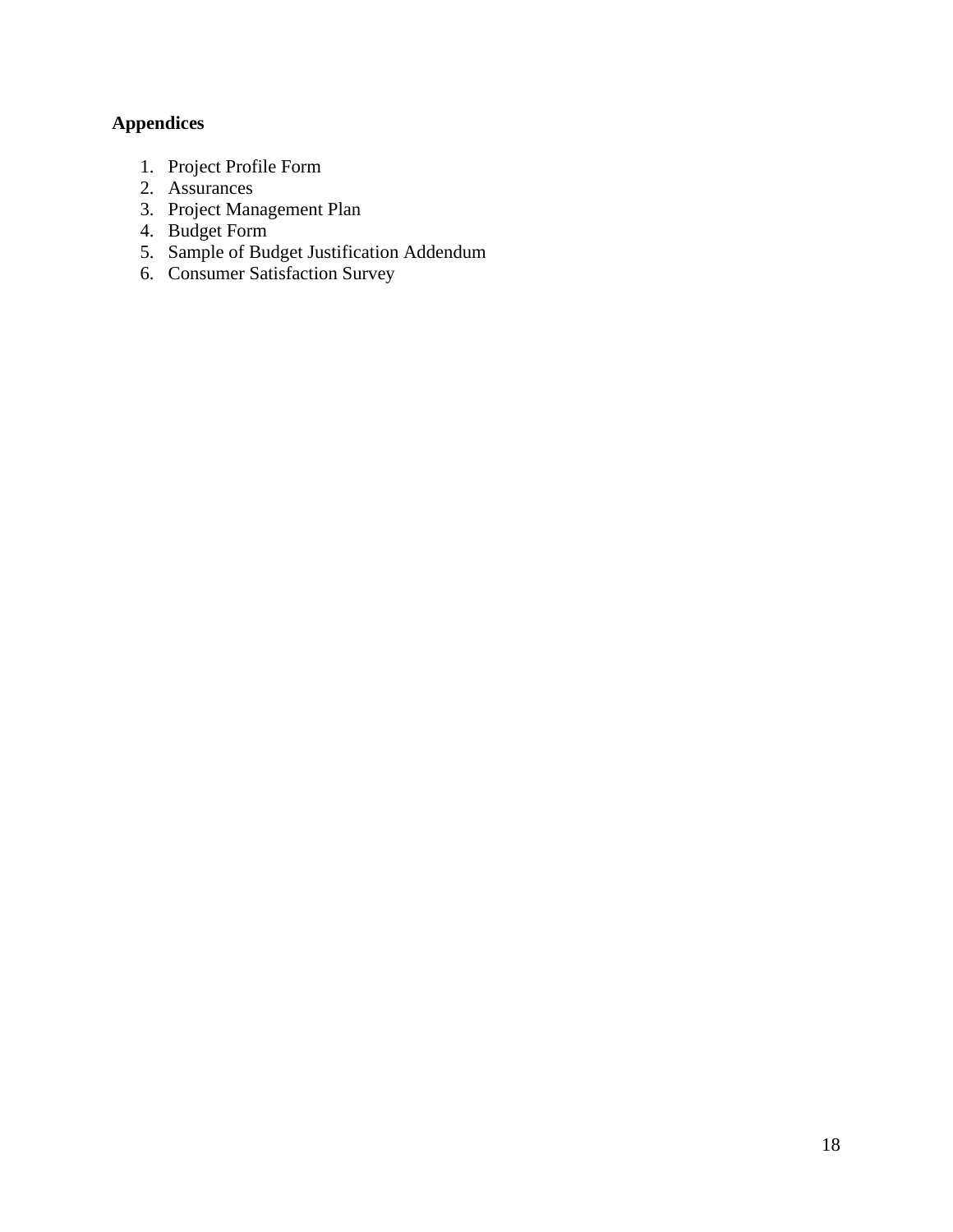# **Project Profile Form**

| <b>RFP/Project Title:</b><br><b>Goal and Objective Your Proposal Seeks to Address:</b> |                                          |                                                  |                     |  |  |  |
|----------------------------------------------------------------------------------------|------------------------------------------|--------------------------------------------------|---------------------|--|--|--|
| <b>Contracting Entity</b>                                                              | Name                                     |                                                  |                     |  |  |  |
|                                                                                        | <b>Address</b>                           |                                                  |                     |  |  |  |
|                                                                                        |                                          |                                                  |                     |  |  |  |
|                                                                                        | Email                                    |                                                  |                     |  |  |  |
|                                                                                        | <b>Entity Type:</b>                      | <b>State Agency</b><br>Private Non-Profit Agency |                     |  |  |  |
|                                                                                        | Other Public<br>Agency                   |                                                  | Individual<br>Group |  |  |  |
|                                                                                        | <b>Counties or Region Served</b>         |                                                  |                     |  |  |  |
|                                                                                        | <b>Federal Identification Number</b>     |                                                  |                     |  |  |  |
|                                                                                        | SSN (if applying as an Individual)       |                                                  |                     |  |  |  |
| <b>Implementing Entity</b>                                                             | Name                                     |                                                  |                     |  |  |  |
|                                                                                        | <b>Address</b>                           |                                                  |                     |  |  |  |
|                                                                                        | Telephone #                              |                                                  | Fax #               |  |  |  |
|                                                                                        | Email                                    |                                                  |                     |  |  |  |
| <b>Project Director</b>                                                                | Name                                     |                                                  |                     |  |  |  |
|                                                                                        | Title                                    |                                                  |                     |  |  |  |
|                                                                                        | <b>Address</b>                           |                                                  |                     |  |  |  |
|                                                                                        | Telephone #                              |                                                  | Fax #               |  |  |  |
|                                                                                        | Email                                    |                                                  |                     |  |  |  |
| <b>Authorized Official</b>                                                             | Name                                     |                                                  |                     |  |  |  |
|                                                                                        | Title                                    |                                                  |                     |  |  |  |
|                                                                                        | <b>Address</b><br>Fax $#$<br>Telephone # |                                                  |                     |  |  |  |
|                                                                                        |                                          |                                                  |                     |  |  |  |
|                                                                                        | Email                                    |                                                  |                     |  |  |  |
| <b>Project Financial</b>                                                               | <b>Start Date</b><br><b>End Date</b>     |                                                  |                     |  |  |  |
| <b>Information</b>                                                                     | <b>Federal DD Dollars</b><br>Percentage  |                                                  |                     |  |  |  |
|                                                                                        | <b>Matching Share</b><br>Percentage      |                                                  |                     |  |  |  |
|                                                                                        | Cash                                     | In-kind                                          |                     |  |  |  |
|                                                                                        | Total                                    |                                                  |                     |  |  |  |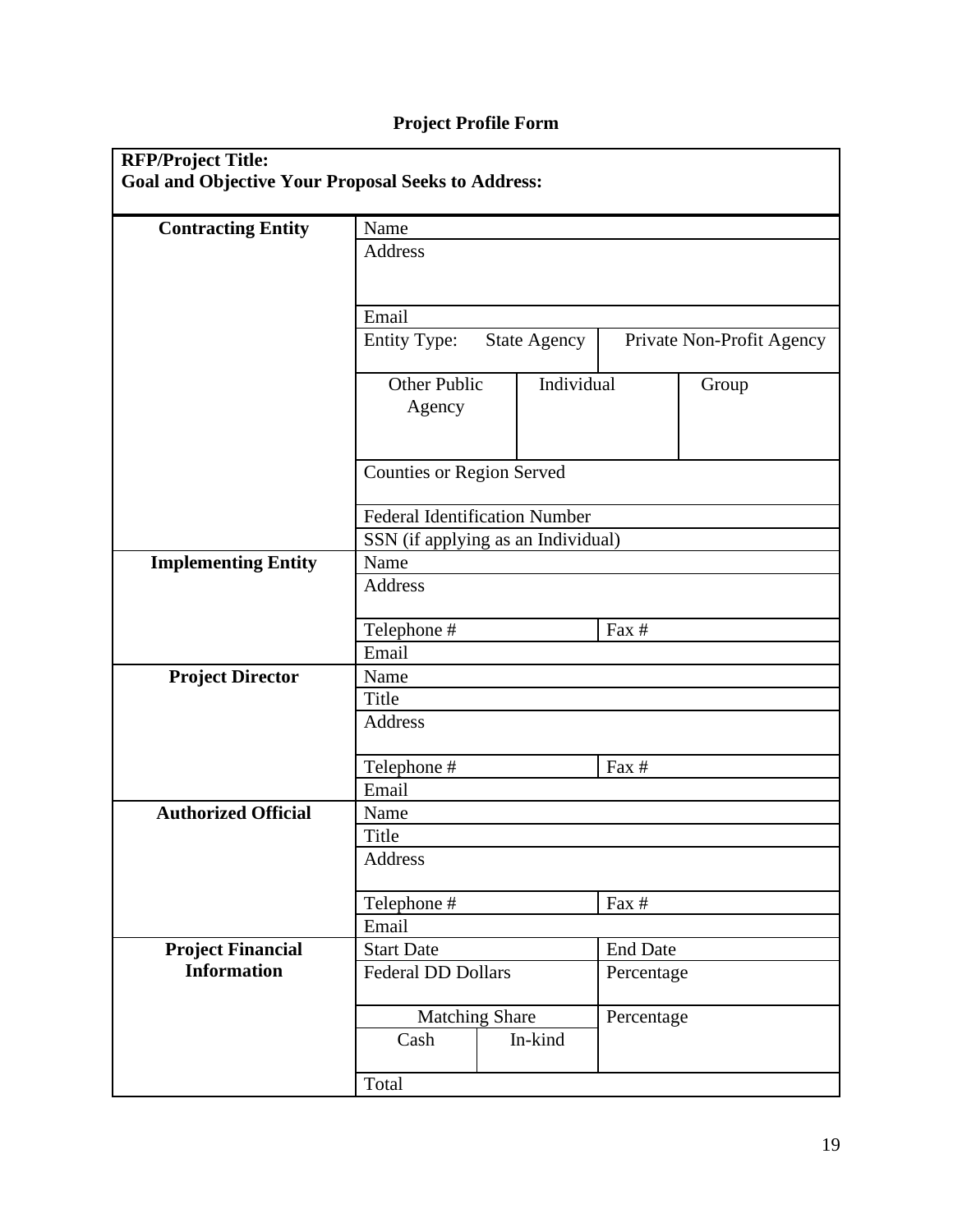#### **Assurances**

The grantee assures:

1. Any product printed, published, and/or produced under the grant will be submitted for Council review and authorization; and, if approved, will include the following statement on the face of the product:

> "*The contents of this product were developed under a grant from the Alabama Council on Developmental Disabilities (ACDD). However, these contents do not necessarily represent the views or policies of the Council."*

- 2. The grantee assures that ACDD funds will not be used for capital expenditures or acquisition.
- 3. The grantee assures the adequacy of financial accounting.
- 4. The grantee assures non-discrimination and affirmative action in hiring and service provision.
- 5. The grantee assures that each individual who is provided ACDD funded services will receive individualized services.
- 6. The grantee assures that all aspects of the ACDD funded services will meet all ADA requirements and be fully accessible.

In addition, each grantee will be required to assure provisions required by both federal and state law that include, but are not limited to, the above stated assurances.

I have read the assurances described above and understand contracting with the Alabama Council on Developmental Disabilities (ACDD) will require compliance with these assurances.

Agency Authorized Signature

\_\_\_\_\_\_\_\_\_\_\_\_\_\_\_\_\_\_\_\_\_\_\_\_\_\_\_\_\_\_\_\_\_\_\_\_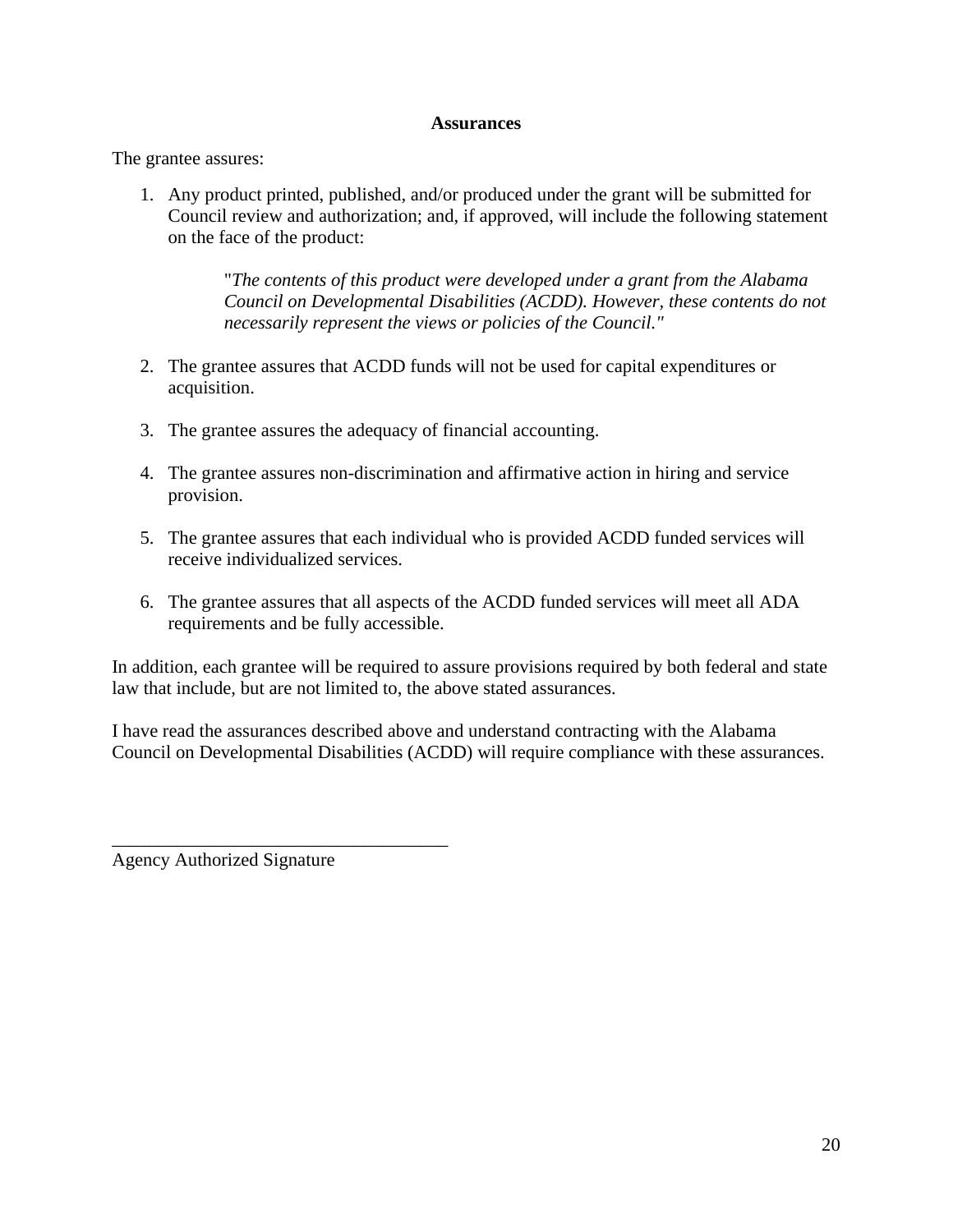# **Project Management Form**

| RFP/Project Title    |                   |                                |                 |                       |  |  |  |
|----------------------|-------------------|--------------------------------|-----------------|-----------------------|--|--|--|
| Goal                 |                   |                                |                 |                       |  |  |  |
| Objective            |                   |                                |                 |                       |  |  |  |
| Federal<br>Outcomes* | <b>Activities</b> | Outcome<br>$\bf Measures^{**}$ | <b>Timeline</b> | Responsible<br>Person |  |  |  |
|                      |                   |                                |                 |                       |  |  |  |
|                      |                   |                                |                 |                       |  |  |  |
|                      |                   |                                |                 |                       |  |  |  |
|                      |                   |                                |                 |                       |  |  |  |
|                      |                   |                                |                 |                       |  |  |  |
|                      |                   |                                |                 |                       |  |  |  |
|                      |                   |                                |                 |                       |  |  |  |
|                      |                   |                                |                 |                       |  |  |  |
|                      |                   |                                |                 |                       |  |  |  |
|                      |                   |                                |                 |                       |  |  |  |
|                      |                   |                                |                 |                       |  |  |  |
|                      |                   |                                |                 |                       |  |  |  |

\* Federal Outcomes: Federal Outcomes section will be completed by ACDD Staff

\*\*Outcome Measures: Indicate measurable outcomes (target Numbers)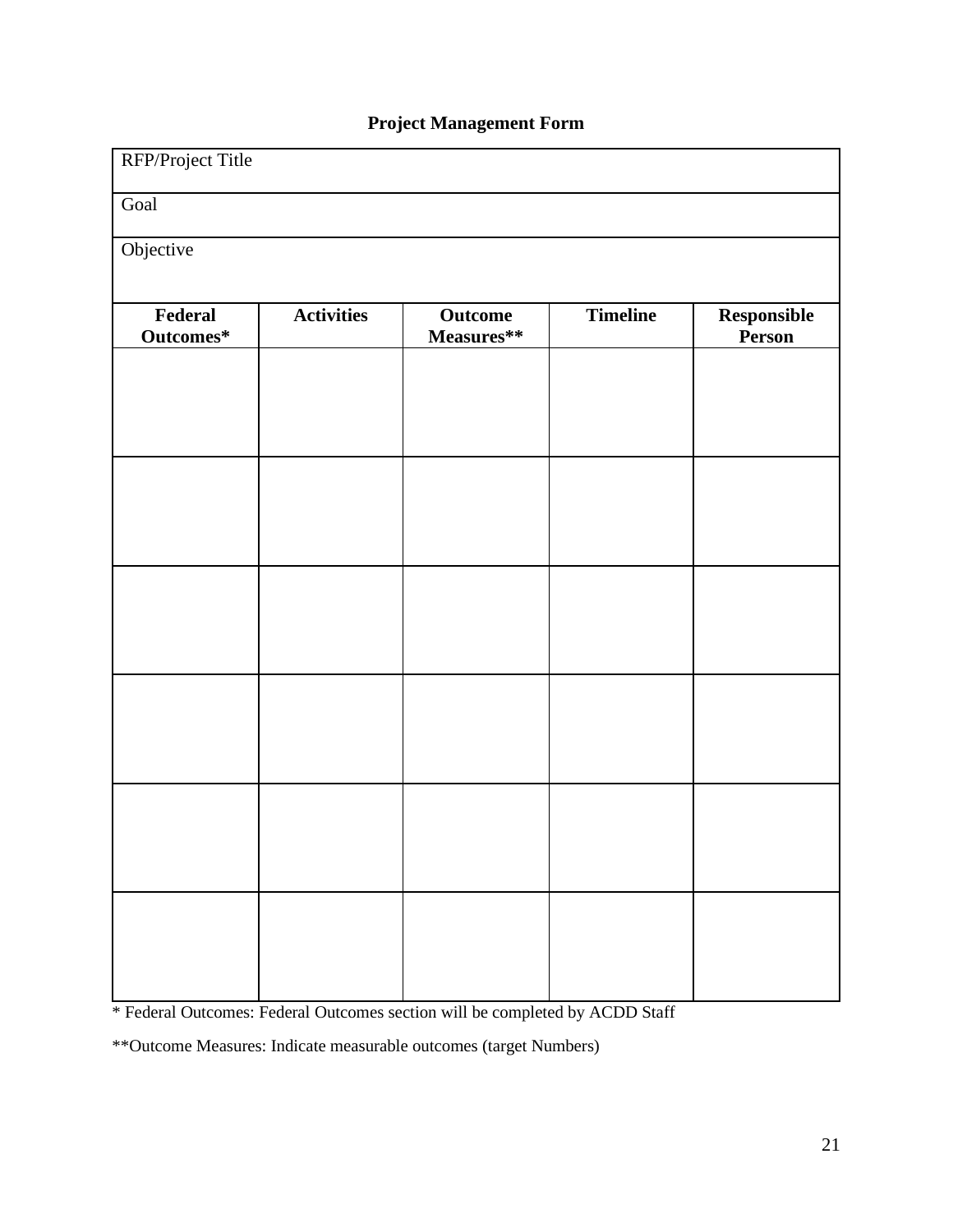# **Budget Form (12-month Grant Period)**

| <b>Grantee Name</b>        |                         |                          |              |
|----------------------------|-------------------------|--------------------------|--------------|
| <b>Grant Period</b>        | From:                   | To:                      |              |
| <b>Budget Category</b>     | <b>DD Federal Share</b> | <b>Local Match Share</b> | <b>Total</b> |
| Personnel Title            |                         |                          |              |
|                            |                         |                          |              |
|                            |                         |                          |              |
|                            |                         |                          |              |
|                            |                         |                          |              |
|                            |                         |                          |              |
| <b>Fringe Benefits</b>     |                         |                          |              |
|                            |                         |                          |              |
|                            |                         |                          |              |
| <b>Subtotal Personnel</b>  |                         |                          |              |
| Operations                 |                         |                          |              |
|                            |                         |                          |              |
|                            |                         |                          |              |
|                            |                         |                          |              |
|                            |                         |                          |              |
|                            |                         |                          |              |
|                            |                         |                          |              |
|                            |                         |                          |              |
|                            |                         |                          |              |
|                            |                         |                          |              |
|                            |                         |                          |              |
|                            |                         |                          |              |
|                            |                         |                          |              |
|                            |                         |                          |              |
|                            |                         |                          |              |
|                            |                         |                          |              |
| <b>Subtotal Operations</b> |                         |                          |              |
|                            |                         |                          |              |
|                            |                         |                          |              |
|                            |                         |                          |              |
|                            |                         |                          |              |
|                            |                         |                          |              |
| Total                      |                         |                          |              |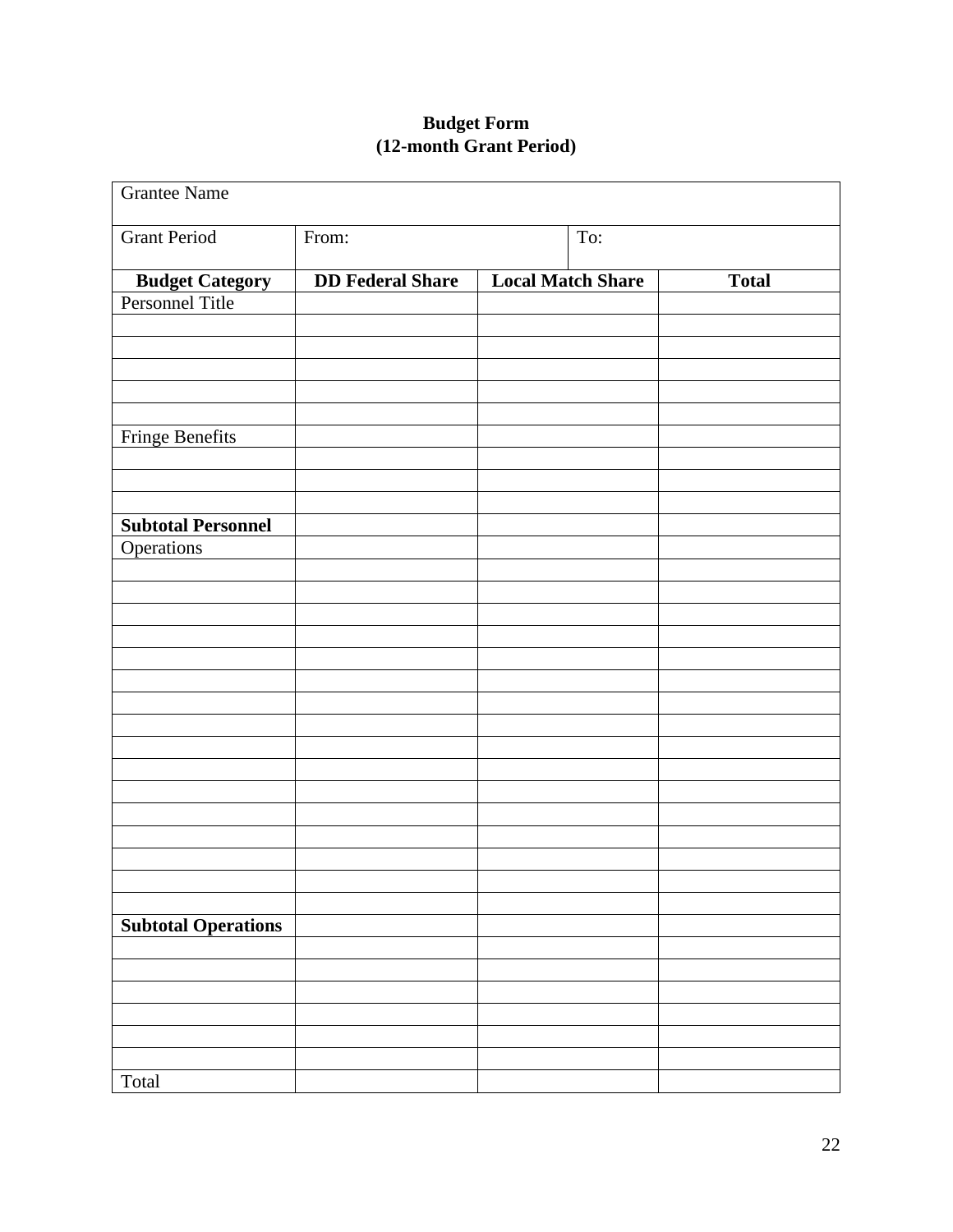# **Sample of Budget Justification Addendum**

Note: If additional sheets are needed for justification, then please attach as necessary.

| <b>Personnel</b>              | <b>Justification</b> | Federal | <b>Local Match</b> | <b>Total</b>    |
|-------------------------------|----------------------|---------|--------------------|-----------------|
|                               |                      |         |                    |                 |
|                               |                      |         |                    |                 |
|                               |                      |         |                    |                 |
|                               |                      |         |                    |                 |
|                               |                      |         |                    |                 |
|                               |                      |         |                    |                 |
|                               |                      |         |                    |                 |
| Subtotal for Personnel        |                      |         | $\boldsymbol{\$}$  | $\mathbb{S}$    |
|                               |                      |         |                    |                 |
|                               |                      |         |                    |                 |
|                               |                      |         |                    |                 |
|                               |                      |         |                    |                 |
|                               |                      |         |                    |                 |
|                               |                      |         |                    |                 |
| <b>Operations</b>             |                      |         |                    |                 |
|                               |                      |         |                    |                 |
|                               |                      |         |                    |                 |
|                               |                      |         |                    |                 |
|                               |                      |         |                    |                 |
|                               |                      |         |                    |                 |
|                               |                      |         |                    |                 |
|                               |                      |         |                    |                 |
|                               |                      |         |                    |                 |
| <b>Subtotal for Operating</b> |                      |         | $\overline{\$}$    | $\overline{\$}$ |
| Expenses                      |                      |         |                    |                 |
| <b>Grand Totals</b>           |                      |         |                    |                 |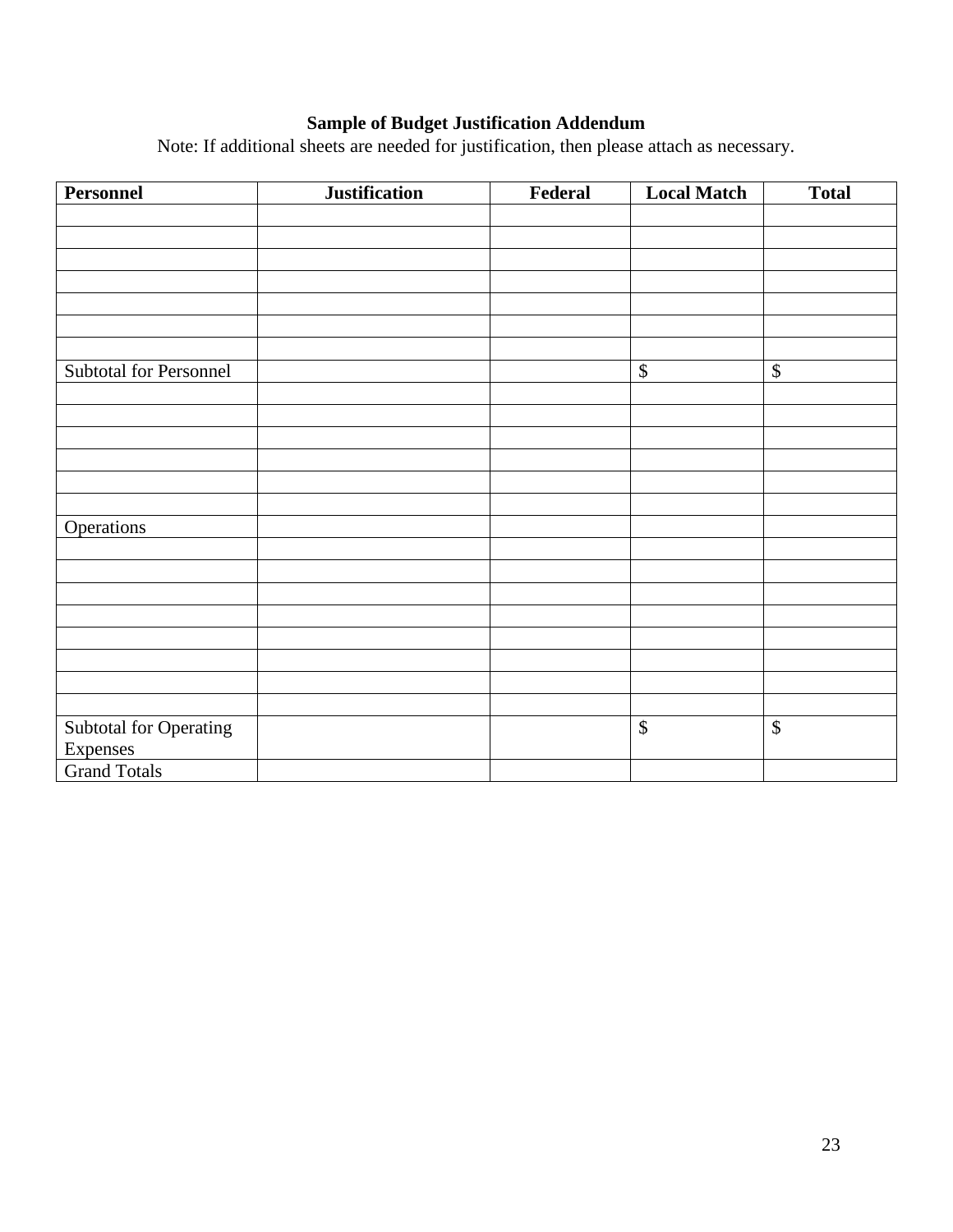#### Alabama Council on Developmental Disabilities

#### Consumer Satisfaction Survey

The Consumer Satisfaction Survey gathers input and determines satisfaction from the perspective of individuals with developmental disabilities, their family members, and others directly involved in Council activities. Results collected from this form will be used to meet federal reporting requirements.

| 1.                                                                  | Name of Project, Event, or Activity:                                                                                                |                                                                               |                       |                       |                                                                                     |                |                                                       |                                  |                |                                     |
|---------------------------------------------------------------------|-------------------------------------------------------------------------------------------------------------------------------------|-------------------------------------------------------------------------------|-----------------------|-----------------------|-------------------------------------------------------------------------------------|----------------|-------------------------------------------------------|----------------------------------|----------------|-------------------------------------|
|                                                                     | Demographic Questions: Please circle/mark the category that best describes you.                                                     |                                                                               |                       |                       |                                                                                     |                |                                                       |                                  |                |                                     |
| 2.                                                                  | Self-advocate                                                                                                                       |                                                                               |                       | <b>Family Member</b>  |                                                                                     | Other          |                                                       |                                  |                |                                     |
| 3.                                                                  |                                                                                                                                     | Female                                                                        |                       |                       | Male                                                                                |                |                                                       | Other or Prefer to Self-Describe |                |                                     |
| $\overline{4}$ .                                                    | Asian                                                                                                                               | <b>Black</b> or<br>African<br>American                                        | Hispanic or<br>Latino |                       | Native<br>American,<br>American<br>Indian, or<br>Alaska<br>Native                   |                | Native<br>Hawaiian<br>or Other<br>Pacific<br>Islander | White or<br>Caucasian            |                | Other or Prefer to<br>Self-Describe |
| 5.                                                                  | Resident of a Rural Area in Alabama<br>(Rural: Less than 50,000 people live there)                                                  |                                                                               |                       |                       | Resident of an Urban Area in Alabama<br>(Urban: More than 50,000 people live there) |                |                                                       |                                  |                |                                     |
|                                                                     |                                                                                                                                     | Directions: Please circle/mark either Yes or No for the following statements. |                       |                       |                                                                                     |                |                                                       |                                  |                |                                     |
| 6.                                                                  | As a result of this activity, I have more knowledge<br>of disability related topics, supports, or resources.                        |                                                                               |                       | N <sub>o</sub><br>Yes |                                                                                     |                |                                                       |                                  |                |                                     |
| 7.                                                                  | As a result of this activity, I learned a skill that I<br>can use now or in the future.                                             |                                                                               |                       | Yes                   |                                                                                     |                | N <sub>o</sub>                                        |                                  |                |                                     |
| 8.                                                                  | As a result of this activity, I increased my<br>advocacy or my advocacy skills.                                                     |                                                                               |                       | Yes                   |                                                                                     | N <sub>o</sub> |                                                       |                                  |                |                                     |
| 9.                                                                  | As a result of this activity, I am better able to say<br>what I want to say or say what is important to me.                         |                                                                               |                       |                       | Yes                                                                                 |                | N <sub>o</sub>                                        |                                  |                |                                     |
| 10.                                                                 | As a result of this activity, I am now participating<br>in advocacy activities.                                                     |                                                                               |                       |                       | Yes<br>N <sub>o</sub>                                                               |                |                                                       |                                  |                |                                     |
| 11.                                                                 | As a result of this activity, I am serving on a cross-<br>disability coalition, policy board, advisory board,<br>or governing body. |                                                                               |                       |                       | Yes                                                                                 |                |                                                       | N <sub>o</sub>                   |                |                                     |
| 12.                                                                 | As a result of this activity, I can access or<br>participate more in the community.                                                 |                                                                               |                       | Yes                   |                                                                                     |                | N <sub>o</sub>                                        |                                  |                |                                     |
| 13.                                                                 | I am satisfied with this project or activity.                                                                                       |                                                                               |                       |                       |                                                                                     | Yes            |                                                       |                                  | N <sub>o</sub> |                                     |
| Comments, Stories, or Suggestions (Feel Free to Write on the Back): |                                                                                                                                     |                                                                               |                       |                       |                                                                                     |                |                                                       |                                  |                |                                     |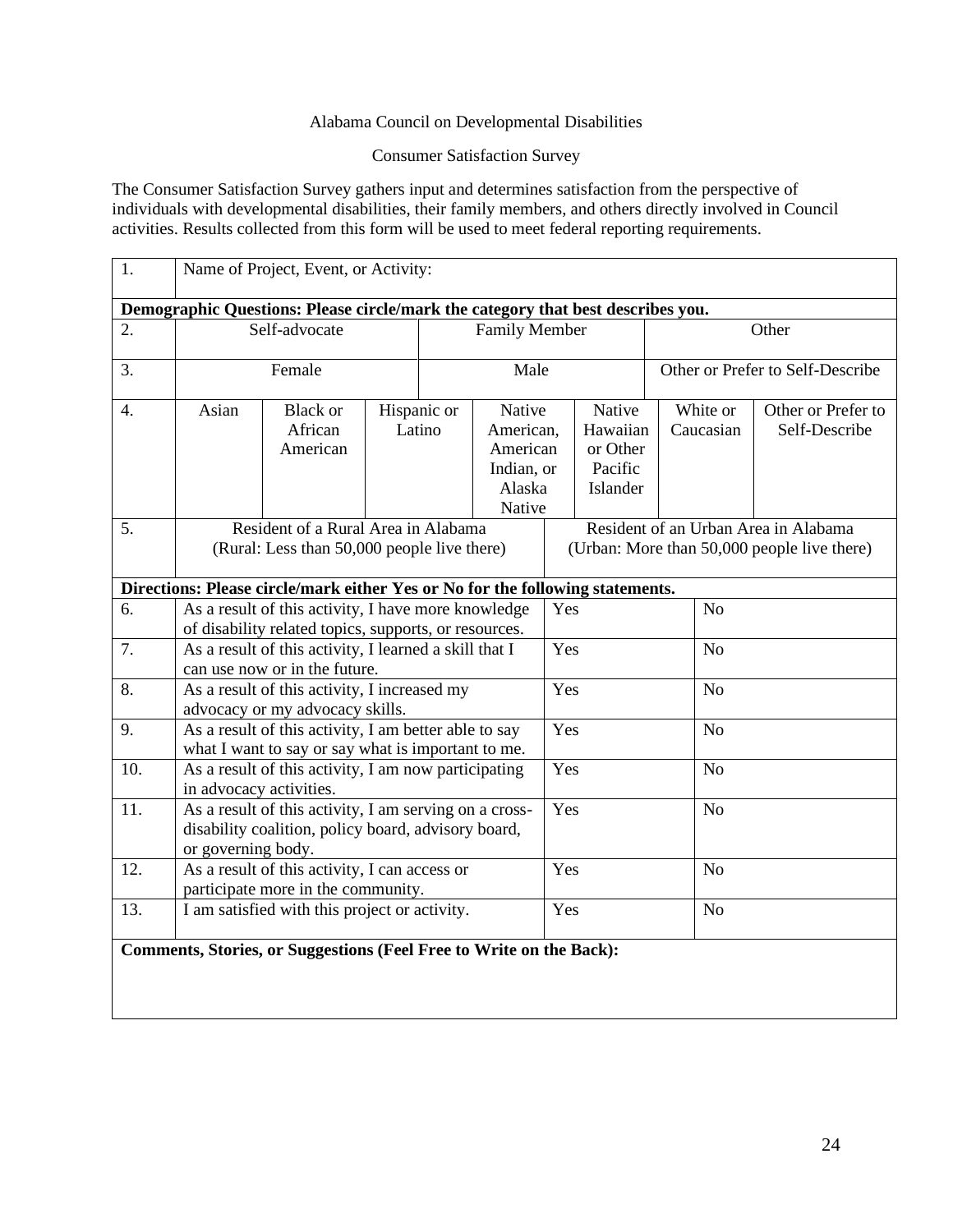### **Proposal Content: Health**

The following basic formatting instructions are required:

- 1. Use the **Project Profile Form** as the cover sheet (See Appendix 1). Please do not add an additional cover letter or other cover.
- 2. The **Assurance Form** (See Appendix 2) must be signed and placed after the Project Profile Form.
- 3. Include **Table of Contents** after Assurances page. Please include page numbers for each section, heading, and sub-heading.
- 4. Proposals must be typewritten.
- 5. Use "People First" language in other words, write about the "person with a disability" not the "disabled person."
- 6. All six Sections, their headings, and sub-headings must be included and labeled as specified in the Content Requirements section.
- 7. Each page of the proposal must be numbered, beginning with the Project Profile Form. Please consecutively number the narrative and all forms. **(Note: Be sure to include the Assurance Form, Project Management Plan pages, Budget Form, Letter(s) of Support).**
- 8. Submit 1 loose-leaf hard copy secured by clip(s) and 5 stapled hard copies of the proposal. Soft-sided binders or covers may be used.
- 9. Submit 1 electronic file (USB flash drive) of the proposal.

#### **Format Requirements:**

The Council encourages those who are submitting proposals to be brief and clear in the presentation of their ideas. The length of the proposal is generally open to the needs of each applicant. However, please note that the Council does not consider the length of the proposal to be an indication of the importance of the information it contains. Proposals that are unnecessarily long, too wordy, or too full of jargon may detract from readability and will not improve the proposal evaluation score. Each proposal should contain specific responses to each of the requests listed in **Section 3: Narrative A-G** and responders are encouraged to respond fully to each inquiry, but to be as concise as possible.

One original and five copies, and one electronic file on USB flash drive of your proposal, must be received at the following address no later than **Friday, July 22, 2022, at 12:01 PM CT.**  Proposals must be clearly marked **Health Proposals.**

Alabama Council on Developmental Disabilities RSA Union Building 100 North Union Street, Suite 682 Montgomery, AL 36130

Note: The ACDD assumes no responsibility for expenses incurred in the preparation of the proposal. The ACDD reserves the right to reject any and all proposals. Additionally, the ACDD reserves the right to waive irregularities in any proposals and request clarification of any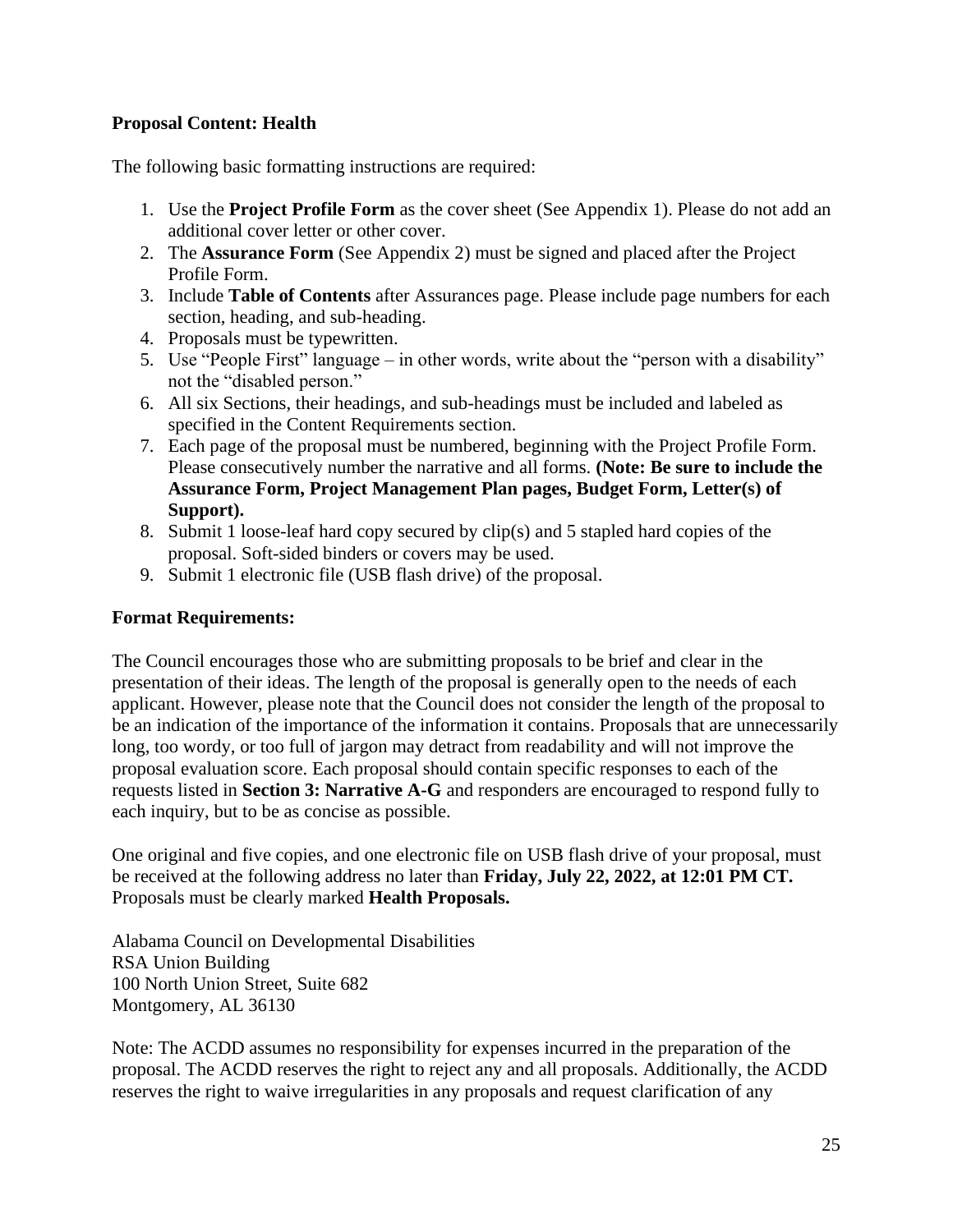information and negotiate with the applicant submitting the best proposal to secure more favorable conditions.

### **Evaluation Process**

A review committee will examine each eligible proposal submitted. The ACDD may elect to conduct interviews with finalists. ACDD expects a final selection on or around **Friday, September 2, 2022.** 

#### **Evaluation Criteria and Assigned Weights**

Proposals that pass the preliminary screening and mandatory requirements review will be evaluated based on information provided in the proposal. The evaluation will be conducted according to the following:

| <b>Statement of Work</b>        | <b>Page Limit</b>     | <b>Assigned Weight</b> |
|---------------------------------|-----------------------|------------------------|
| Section 1: Project Profile Form | Not to exceed 1 page  |                        |
| Section 2: Abstract             | Not to exceed 1 Page  |                        |
| Section 3: Narrative            | Not to exceed 8 pages | 40                     |
| Section 4: Evaluation           | Not to exceed 5 pages | 32                     |
| Section 5: Budget               | N/A                   | 20                     |
| Section 6: Letters of Support   | N/A                   |                        |
| <b>TOTAL</b>                    |                       | <b>100</b>             |

### **Selection Criteria**

Selection shall be based on the factors to be developed by the procuring state entity, which may include among others, the following:

- Specialized expertise, capabilities, and technical competence, as demonstrated by the knowledge, qualifications, experience, prior work, and the budget to meet the Request for Proposal.
- Resources available to perform the work, including any specialized experience in working with agencies and/or organizations to meet the Request for Proposal.
- Record of past performance, quality of work, ability to meet schedules, cost control and contract administration to meet the Request for Proposal.
- Ability to meet deliverables as outlined in the Request for Proposal.
- Ability and proven history of working with diverse groups as outlined in the Request for Proposal.